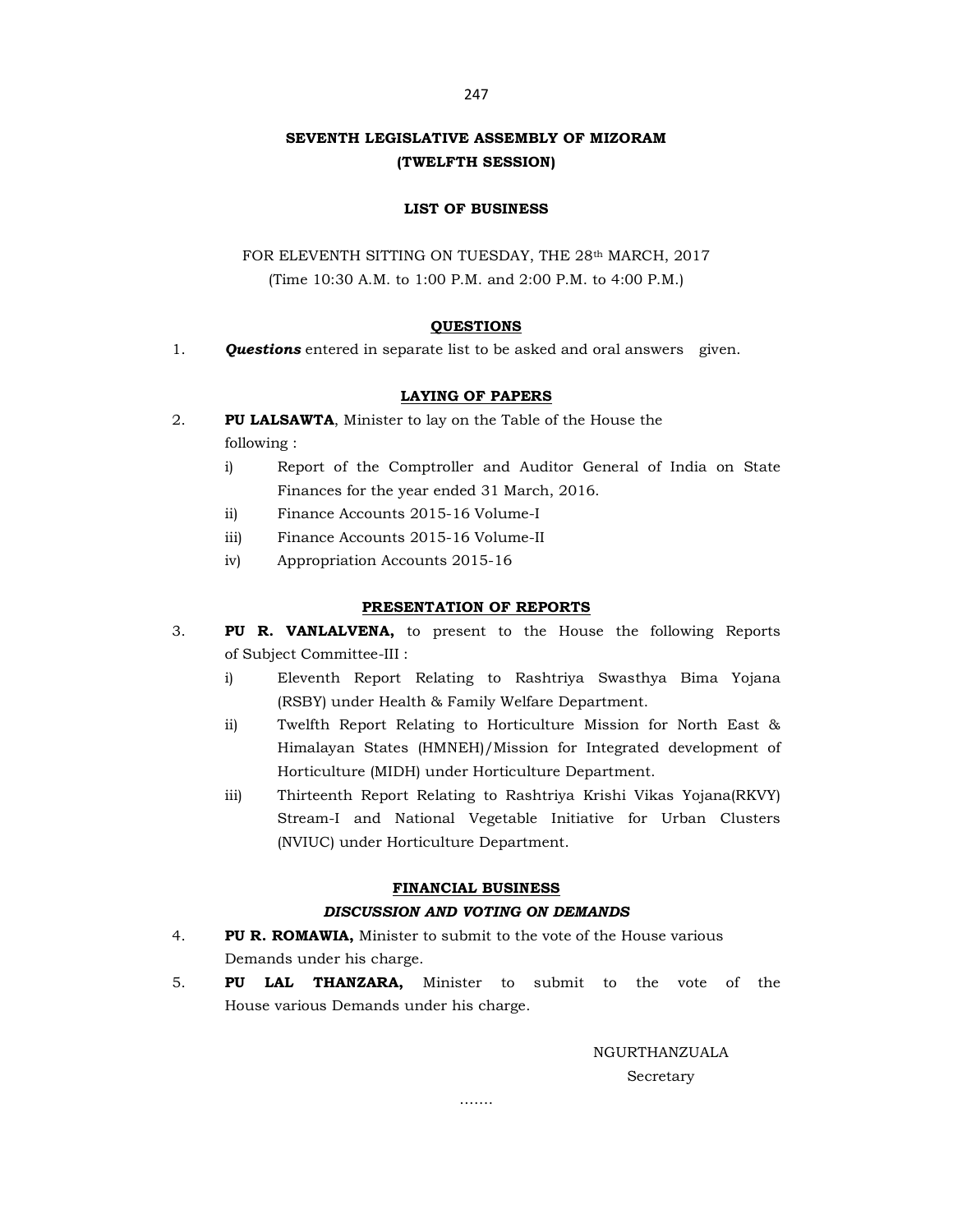SPEAKER : Then make my joy complete by being likeminded, having the same love, being one in spirit and of one mind.

Philippians 2:2

 We will start with Question Hour and Dr. Ngurdingliana may ask his Starred question No. 142.

Dr. NGURDINGLIANA : Will the concerned Minister of Health & Family Welfare Department be pleased to state –

 Time for posting of a Lab technician at Khawruhlian PHC and x-ray technician at Phuaibuang;

SPEAKER : The concerned Minister may answer the question.

PU LALTHANZARA, MINISTER: Pu Speaker, the answer is: –

 The post will be filled up as soon as we receive an approval and plan has been made for x-ray machine at the said PHC.

SPEAKER : Supplementary question.

Dr. NGURDINGLIANA : I thank the hon. Minister for the initiative: buildings for the said had already been constructed as per instruction of the Indian Medical Board and are now ready for use.

SPEAKER : Pu John Siamkunga.

PU JOHN SIAMKUNGA : Pu Speaker, we already have an x-ray machine at Cherhlun PHC but there is no technician to operate it. May the technician be posted?

SPEAKER : Pu T. Sangkunga.

PU T. SANGKUNGA : Pu Speaker, we also have an x-ray machine at Bungzung and Farkawn PHC but there are no technicians. When will the technicians be posted there?

SPEAKER : Pu Lalruatkima.

PU LALRUATKIMA : Thank you, Pu Speaker. Today marks the day when the Assembly Assurance Committee were ambushed by HPC 'D'; the committee was on spot visiting the construction of health clinics at Zokhawthiang,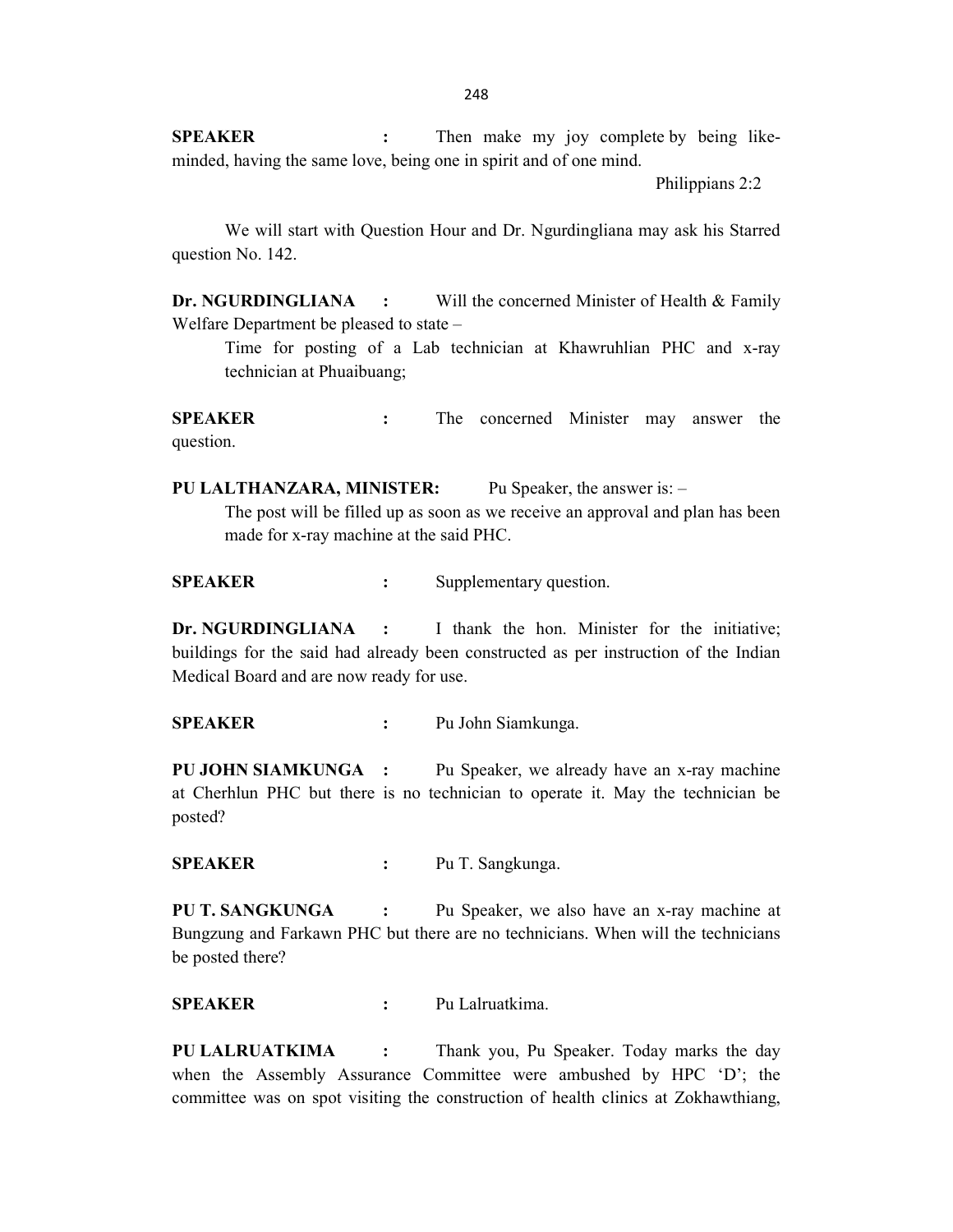North Khawdungsei etc. Whether construction of such buildings has already been completed?

SPEAKER : The hon. Minister may answer the question.

PU LALTHANZARA, MINISTER: Pu Speaker, on behalf of the Department, I express my gratitude to Dr. Ngurdingliana for his initiatives. To answer the question of Pu John Siamkunga and Pu T. Sangkunga at the same time, posting of x-ray technicians is in process the posts in question will be filled up as soon as we receive the approval.

Pu Speaker, I may provide the answer to Pu Lalruatkima's question as soon as I receive such information.

SPEAKER : The hon. Member Pu Lalruatkima may ask his starred question.

PU LALRUATKIMA : Will the concerned Minister of Home Department be please to state –

- a) How many times road map is drafted for repatriation of Brus from Tripura Refugee Camp? How much had been received from the Central for this purpose, and how much had been utilized so far?
- b) The Demands made by Brus to return to Mizoram and if the State Govt. intend to comply with such demands?
- c) The number of families in such refugee camps and how many have been entered in the Mizoram electoral roll?
- d) The reason that the agreement which has been existed under the guidance of the Ministry of Home Affairs on 30.1.2015 has not been implemented?

SPEAKER : The concerned minister may answer the question.

## PU R. LALZIRLIANA, MINISTER: Pu Speaker, The answer is as follows –

- a) So far, there are 4 Nos. road maps for Brus repatriation, i.e. I, II, III & IV.
- b) The amount of funds received for different Road Maps are:

| Road Map I   | $\sim 100$       | ₹243.80 lakhs;                           |
|--------------|------------------|------------------------------------------|
| Road Map II  | $\sim 100$       | ₹243.00 lakhs;                           |
| Road Map III | $\sim$ 100 $\mu$ | ₹9.97 crores+₹7.87 crores=₹17.84 crores; |
| Road Map IV  | $\sim 100$       | ₹17.2 crores.                            |

Brus have submitted a writ petition to the Supreme Court, No.867 of 2016 and they have demanded the following –

1) Each family should be provided 5 acres of land for cultivation.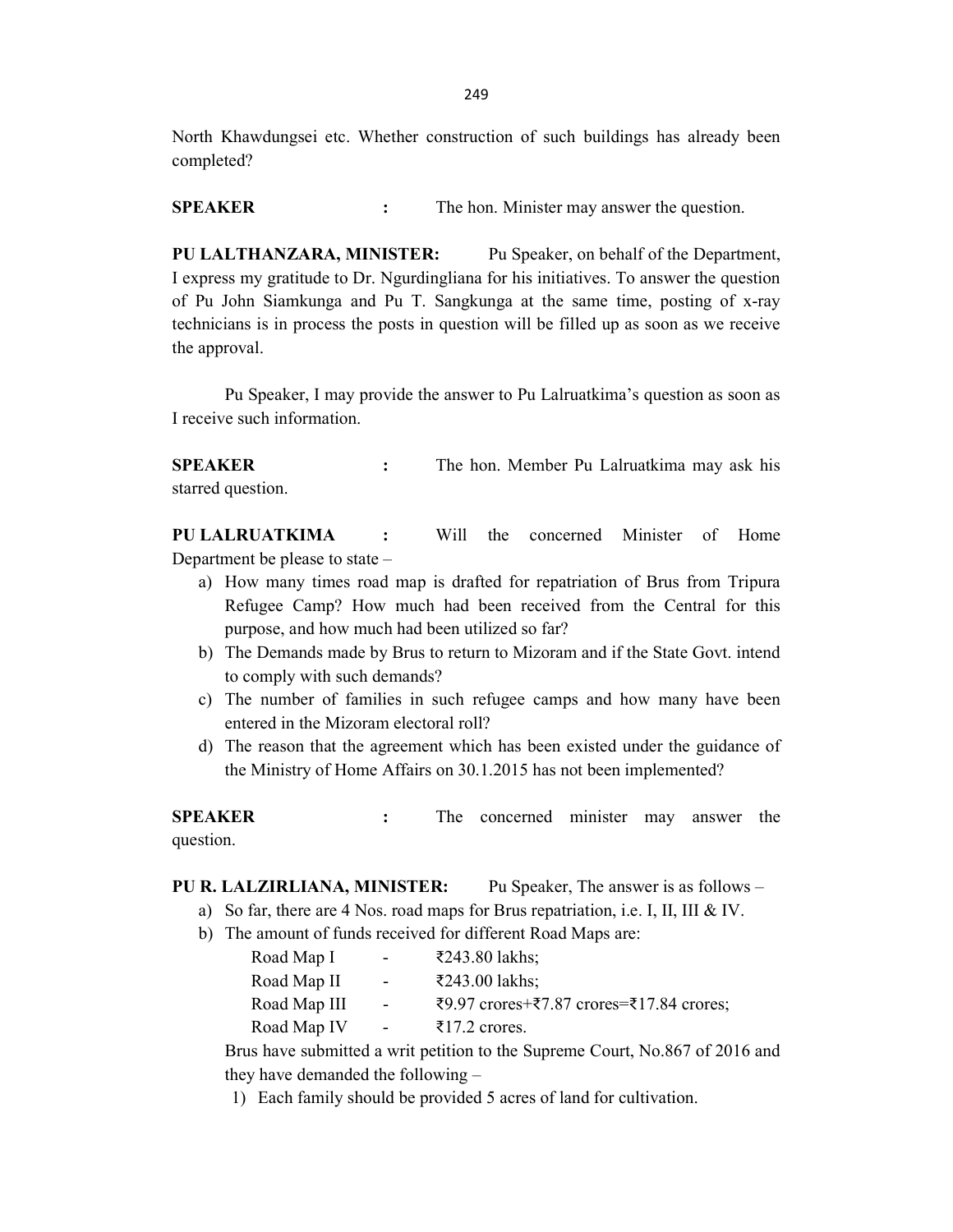- 2) They should all be located in one area.
- 3) They should be provided with electric supply, water supply, school, hospital, appropriate roads, toilets etc.
- 4) They must be permitted to utilise land for cultivation as required.
- 5) The amount of compensation should be increased from ₹80,000/- to  $\bar{5}10,00,000/$ -.
- 6) Arrangement should be made for Bru refugee for their transportation.
- 7) Each family should be provided with a new ration card.
- 8) All Bru refugees should be enrolled in the electoral roll and revision should be conducted every year.
- 9) Unless they satisfied with the entire rehabilitation scheme, they should not be repatriated to Mizoram.
- 10) They should reside at Dampa Sanctuary.
- 11) All Bru Students should be provided a transfer certificate so that they may be able to continue with their studies.
- 12) They should be given an Autonomous District Council as per the Indian Constitution Article 244(2) and the Sixth Schedule.
- 13) If the repatriation scheme failed, they should be provided a home, electricity, education, hospitals etc. at their Tripura camp.
- c) All these Demands may be granted if approved by the government. As per the Brus Identification process reported as on November, 2016, the number of families in various Districts is as follows: –

| Mamit District   |                | 4,199                                                                |
|------------------|----------------|----------------------------------------------------------------------|
| Lunglei District | $\blacksquare$ | 384                                                                  |
| Kolasib District |                | 824                                                                  |
| Total            |                | 5,407.                                                               |
|                  |                | Number of Brus entered in the electoral roll in District-wise is $-$ |
|                  |                |                                                                      |

| Mamit District   | 8,384   |
|------------------|---------|
| Lunglei District | 746     |
| Kolasib District | 1,633   |
| Total            | 10,763. |

d) Due to the additional demands of the Brus, their repatriation cannot be processed and due to the fact that they do not want to return to Mizoram in 2015, the Supreme Court again issued an order for their repatriation; thus, the decisions made on 30.1.2015 cannot be implemented.

SPEAKER : Supplementary question.

PU LALRUATKIMA : May the initiative be taken as per the conclusions made by NGO Co-ordination committee on  $8<sup>th</sup>$  April, 2014 and as stated by the hon. Minister? May all their demands be granted if approved by the government such as the Autonomous District Council?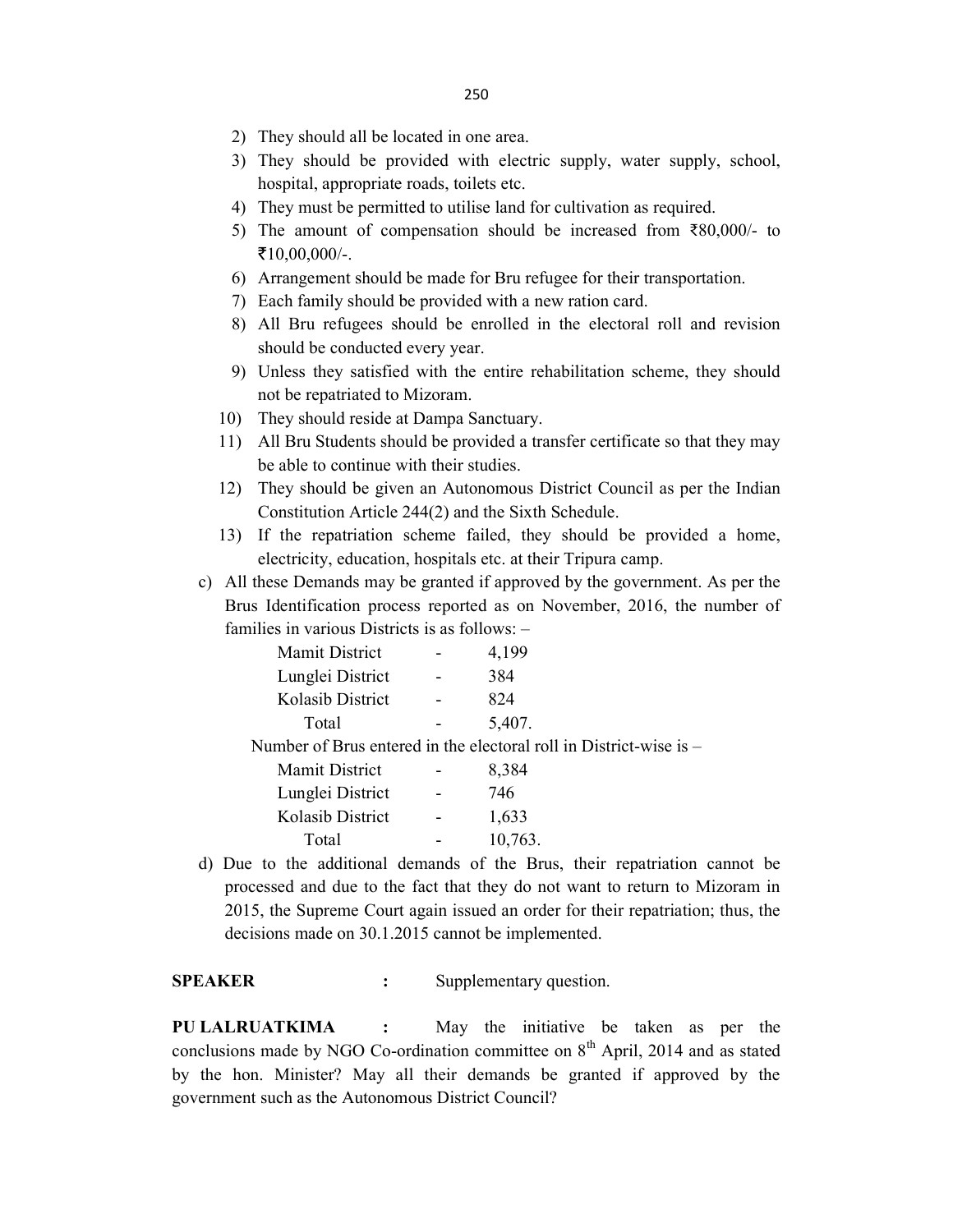SPEAKER : The concerned Minster may give the answer.

PU R. LALZIRLIANA, MINISTER: Pu Speaker, if the government, after careful consideration finds it unnecessary to agree with their demands, it will not be granted.

 Pu Speaker, their demands for 5 acres of land to each family and to cluster them in one compact area seems impossible; yet, electricity, schools, medicines etc. may be made available in the village they reside. Regarding the utilization of trees and crops, it will be permitted as per the rules and regulations made by the government; as increasing the amount of compensation grant, it is purview of the Central Government. Transportation will be arranged by the concerned D.C. for moving in to Mizoram; and, regarding revision of the electoral roll, it is the purview of the Central Government. Regarding the Repatriation Scheme, the Govt. of Mizoram may use any kind of force so that they return to Mizoram. They should not reside within Dampa sanctuary since it is a preserved area; as of transfer certificate for continuation of their studies, it is the purview of Tripura Govt. The Govt. of Mizoram is not agree with their demand for the Autonomous District Council; and, the demand for providing them with houses, medicines, schools etc. in Tripura, it is again the purview of Tripura Govt.

SPEAKER : I think it is clear enough.

PU LAL THANHAWLA, CHIEF MINISTER: Pu Speaker, One minute please. Brus left Mizoram out of their own free will and we have asked them to return to Mizoram on 1997 by assuring them their safety but they had ignored. Instead, they made a complain to the Central so I personally informed Shri L.K. Advani that they are not Hindu by faith and many have converted to Christianity on their own choice and they even adopted to the Mizos way of life. If all their Demands are granted by the Central Govt., it is only fair that we the Mizos too be given 5 acres of land to each family since there are many who remain without it. Regarding the Autonomous District Council, it will not be given by this Ministry.

# SPEAKER : Dr. K. Beichhua.

Dr. K. BEICHHUA : Thank you, Pu Speaker. Will the concerned Minister of Health  $&$  Family Welfare Department be pleased to state:  $-$ 

- a) The reason that the medical college is not established till today;
- b) The amount received from the Central Govt. for setting up the medical college.

SPEAKER : The concerned Minister, Pu Lal Thanzara to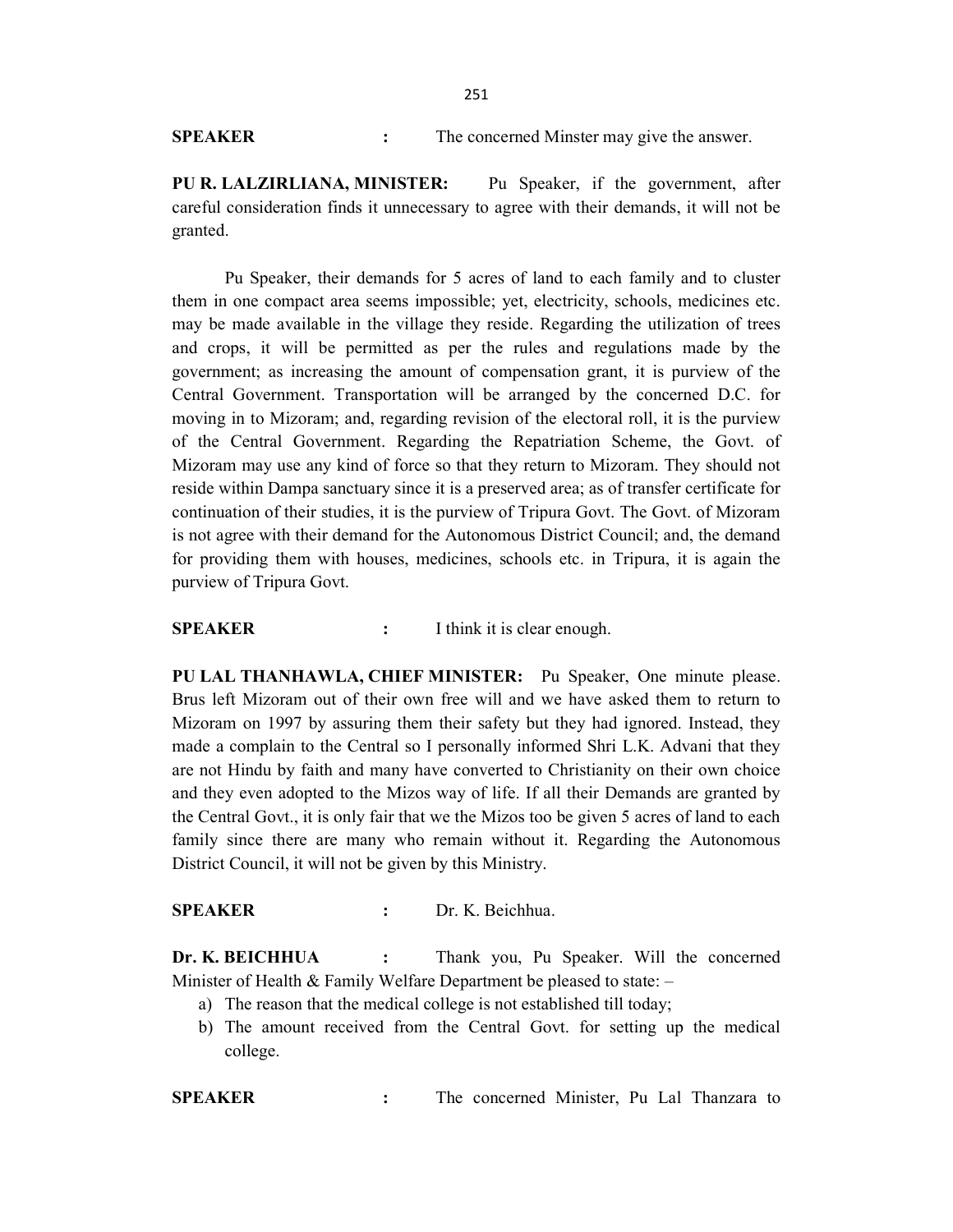answer the question.

# PU LAL THANZARA, MINISTER: Pu Speaker, the answer is as follows: –

- a) The reason that the medical college is not established till today are as follows:
	- i) Construction and renovation of some buildings have not yet been completed.
	- ii) Due to the recruited staffs which has not been placed as yet;
	- iii) Installation of necessary equipments has not yet been completed.
	- iv) Due shortage of OPD patient as demanded by the Medical Council of India for the State referral hospital.
- b) Fund provision is received from the Central as order No. given below:-

| SI.<br>No. | <b>No. &amp; Date</b>                      | <b>Released</b><br>Amount $(\bar{\zeta})$ |
|------------|--------------------------------------------|-------------------------------------------|
|            | No. G.20017/1/2015-ME-II/Pt. Dt. 29.1.2016 | 20,00,00,000.00                           |
| 2          | No. G.20017/1/2015-ME-II/Pt. Dt. 30.1.2016 | 10,00,00,000.00                           |
| 3          | No. U.14017/22/2015-ME-II/ Dt. 24.6.2016   | 1,17,00,000.00                            |
| 4          | No. U.14017/22/2015-ME-II/ Dt. 24.6.2016   | 6,65,00,000.00                            |
| 5          | No. U.14017/22/2015-ME-II/ Dt. 24.6.2016.  | 2,18,00,000.00                            |
|            | <b>TOTAL</b>                               | 40,00,00,000.00                           |

Thank you.

## SPEAKER : Supplementary question.

Dr. K. BEICHHUA : Pu Speaker, whether MCI has inspected the proposed hospital? What is the physical and financial achievement of the buildings? How many departments do we have and what is the existing strength of staff?

# SPEAKER : Pu T.T. Zothansanga.

PU T.T. ZOTHANSANGA : Thank you, Pu Speaker.

- i) Whether the previous Ministry had a plan to hand over the said hospital to the church authority?
- ii) Do we have any qualified lecturer of a medical college among the Mizos?
- iii) Is it a fact that the referral hospital had 17 Nos. patients during the previous ministry and was able to function smoothly?

SPEAKER : Pu Lalruatkima.

PU LALRUATKIMA : Thank you, Pu Speaker. Whether the Director of MIMER being appointed? If so, who is he/she? How much is spent for this purpose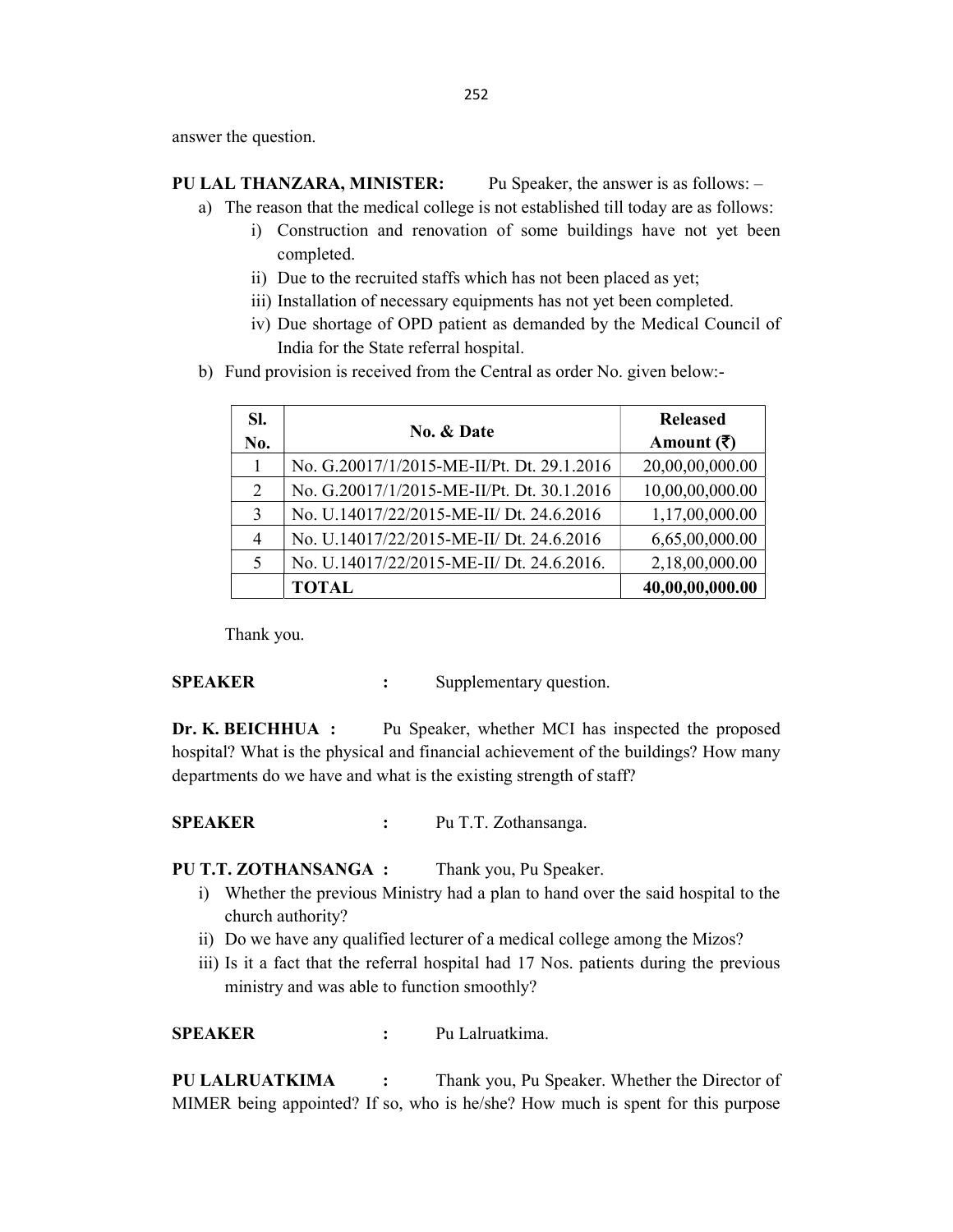and will the post be terminated with the existing problem for setting up this hospital?

SPEAKER : The concerned Minister.

PU LAL THANZARA, MINISTER: Pu Speaker, MCI team made a surprise inspection in January, 2017 and is quite satisfied with the building infrastructures. So far, 80% - 90% is completed; and, there are 245 staffs, 89 nurses, 33 doctors and 9 staffs recruited on contract basis.

 As questioned by Pu T.T. Zothansanga, we were unable to run the hospital smoothly during the previous ministry and there was a rumour that it will be handed over the church authority. Apart from this, there is a claim that some people as being hired to act as the hospital patients when inspection was made and that the inspection team was disappointed with their findings and funds sanction hence was stopped.

 There are numbers of qualified lecturers among the Mizos; and, Dr. Lallukhuma Fimate is being proposed for the Director of MIMER but since the required documents is not fully produced by the proposed person, appointment order has not yet been issued where as the monthly salary of the Director will be ₹1,80,000/-.

PU VANLALZAWMA : Pu Speaker, if it is a proper conduct for MCI to prevail investigation without giving prior information?

PU LAL THANZARA, MINISTER: Pu Speaker, MCI usually prevailed inspection without giving prior information.

SPEAKER : The hon. House Leader.

PU LAL THANHAWLA, CHIEF MINISTER: Pu Speaker, regarding this issue, MCI prefers a surprise visit due to the incident in the previous ministry.

SPEAKER : We will now move on to starred Question No. 145 and Pu Lalthanliana to ask.

PU LALTHANLIANA : Thank you, Pu Speaker. Will the concerned Minister for Health  $\&$  Family Welfare Department be pleased to state:  $-$  The present status of Falkawn Referral Hospital.

SPEAKER : Pu Lal Thanzara, hon. Minister concerned.

PU LAL THANZARA, MINISTER: Pu Speaker, the answer is as follows: –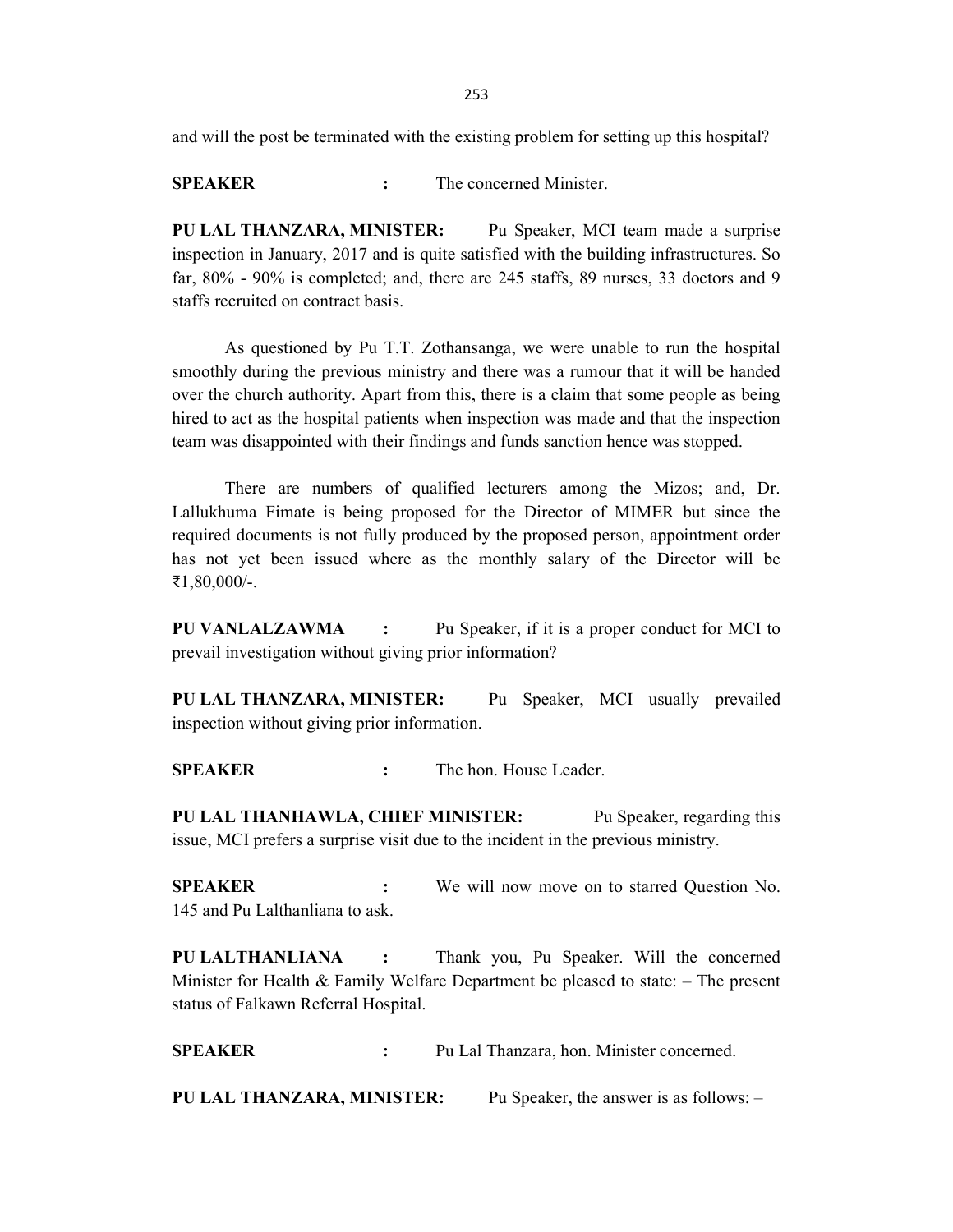### Financial Status:

 As per instructed by the Central government, the State matching share for 2015-2016 amounting to ₹5.56 crores has already released and spent in full. Whereas sanction amount of ₹40 crores for the years 2015-2016 and 2016-2017 from the Ministry of Health & Family Welfare, Government of India has already been received and is now in use.

## Infrastructure:

Initiative is made for renovation of the following works:

- 1. Administrative buildings including the department of Anatomy, Physiology, Bio-chemistry and Library are almost completed.
- 2. Main Hospital Building which comprises vertical extension of the building is in progress as 90% of the work being completed.
- 3. OPD Building which includes vertical and basement being utilized for Wards, Laboratory and Radiology department is almost completed.

#### Equipments (including library and vehicle):

Initiative is made for procurement necessary equipments.

#### Manpower:

 Approval of DP & AR, Govt. of Mizoram has already been obtained for creation of 190 of various posts; yet, additional fund provision is being applied for more posts so as to fulfil the demand of the Medical Council of India.

 Pu Speaker, the Ministry of Health & Family Welfare has a plan for upgrading 58 Nos. of the existing District hospitals in the country and we are fortunate that Mizoram is one of the states to benefit the plan. The estimate cost is  $\bar{\xi}$ 189 crores and as stated, ₹69 crore is spent for construction of college buildings, ₹40 crores will be spent for hostellers and the faculties,  $\overline{550}$  crores is sanctioned for purchase of necessary equipments and ₹50 crore for upgradation of the hospitals, totally ₹189 crores which is spent as per norms of the Govt. of India.

 The Govt. of Mizoram selected Falkawn Referral Hospital for implementation of this scheme and initiative is made for renaming the hospital as MIMER (Mizoram Institute of Medical Education & Research). For fencing of the hospital and for resolving other problems, ₹50 is spent from fund provisions from the central as well as of the state. For the year 2016-2017, we also received ₹28 crores for improvement of hospital under the new economic porgramme. From this fund provisions, step is being taken for purchase of other materials, for installation of a new electric transformers and construction of approach road within the premise of the hospital complex. Thank you.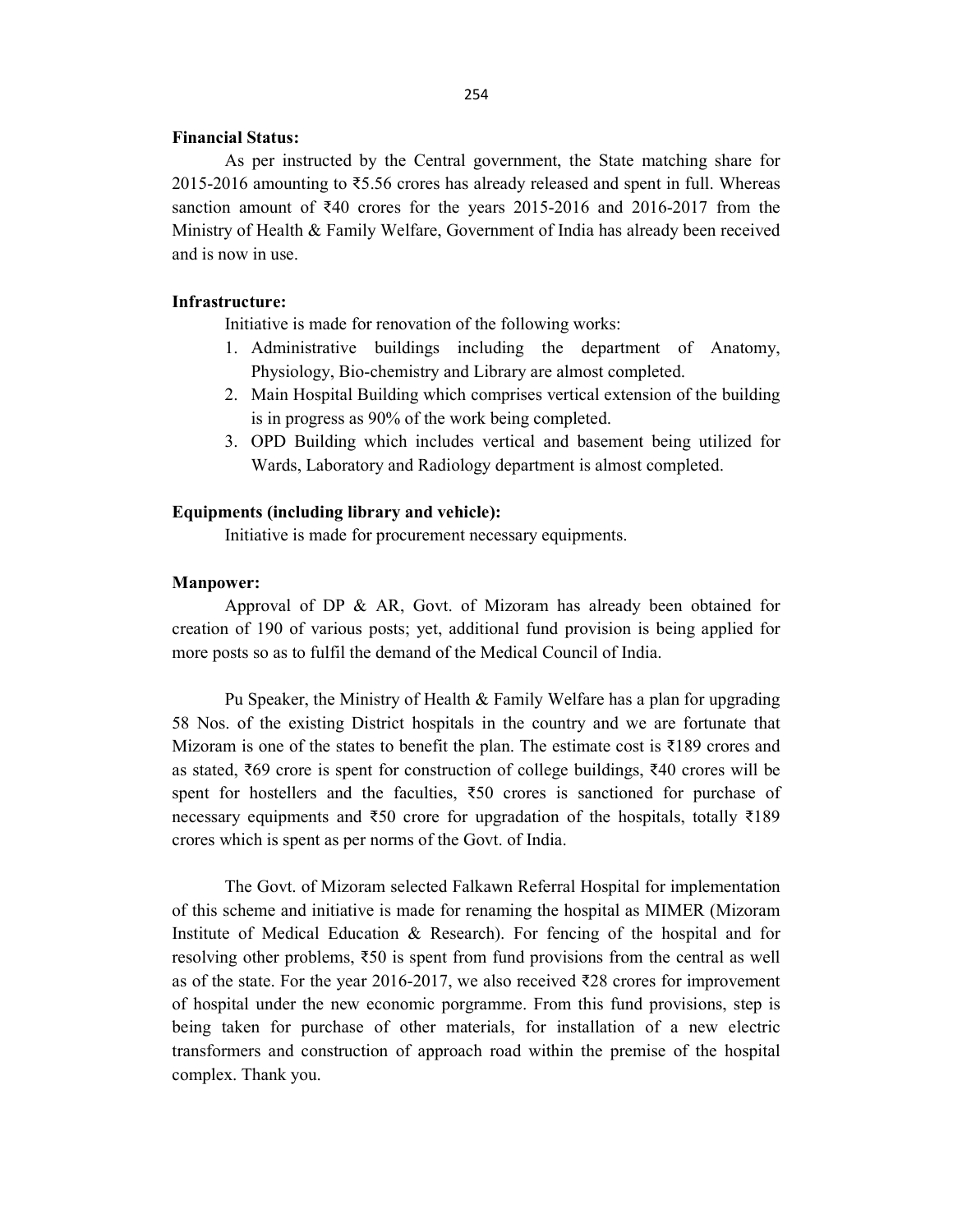255

SPEAKER : Dr. K. Beichhua.

Dr. K. BEICHHUA : Pu Speaker, How many departments are there in the hospital and how many cases the OPD received per day? Is it a fact that beds from the Civil Hospital are brought in to this hospital; and, how many doctors and nurses are there?

SPEAKER : The concerned Minister.

PU LAL THANZARA, MINISTER: Pu Speaker, there are 12 departments. During 2016, the OPD received approximately 110 patients per day.

PU R. VANLALVENA : Pu Speaker, how about the transfer of doctors and nurses?

SPEAKER : The hon. Minister.

PU LAL THANZARA, MINISTER: Pu Speaker, there are 33 doctors with 9 deployed on contract basis, 2 Nos. nursing superintendents, 9 Nos. ward superintendents and 62 Nos. Staff nurse. Some beds are brought from Aizawl Civil Hospital; so far, we have no other problems.

SPEAKER : Pu John Siamkunga.

PU JOHN SIAMKUNGA : Thank you, Pu Speaker. Will the concerned Minister of Fisheries Department be pleased to State: –

- a) Nos. of NLUP beneficiaries under Fisheries Department;
- b) How much is given to NLUP beneficiaries during the period 2012-2017?
- c) The total area covered by the establishment of fish ponds;
- d) Whether our fish production increases.

SPEAKER : The concerned Minister.

PU B.D. CHAKMA, MINISTER: Pu Speaker, the answer is as follows: –

- a) 3,409 Nos. beneficiaries.
- b) ₹3435.12 lakhs.
- c) 1,704 hectares.
- d) Yes, it has increased.

SPEAKER : Er. Lalrinawma.

Er. LALRINAWMA : Thank you, Pu Speaker. What is the increase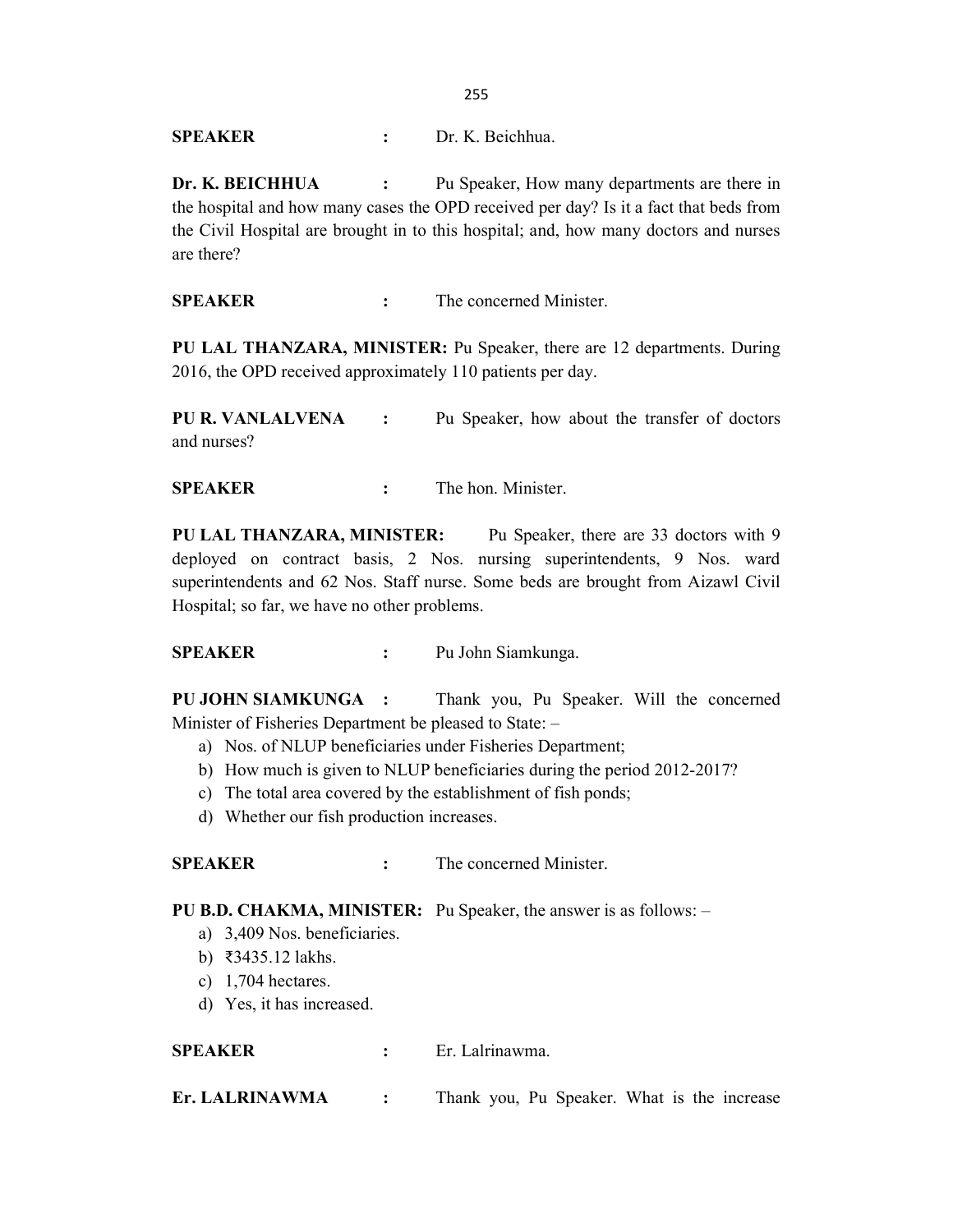percentage of our fish production?

PU B.D. CHAKMA, MINISTER: Pu Speaker, from the records which includes our production from fish ponds, tanks, rivers, canals, reservoir and paddycum-fish culture, the total number is 7,630 metric tons; since we have not calculate the percentage, I am unable to provide the answer.

SPEAKER : Er. Lalrinawma.

Er. LALRINAWMA : Will the concerned Minister of Social Welfare Department be pleased to State –

- a) The number of the Scheduled Tribe Girls Hostel being set up in Mizoram and how many are in District-wise;
- b) The amount utilized for the construction;
- c) Number of contractors being deployed for the construction.

| SPEAKER | The concerned Minister. |
|---------|-------------------------|
|         |                         |

PU P.C. LALTHANLIANA, MINISTER: Pu Speaker, the answer is as follows –

a) There are 13 Nos. of ST Girls Hostel in Mizoram such as:

| Aizawl District       |               |
|-----------------------|---------------|
| Lunglei District      | $\mathcal{D}$ |
| <b>Mamit District</b> | 1             |
| Kolasib District      | 1             |
| Siaha District        | 1             |
| Serchhip District     |               |

- b) ₹41,47,19,000/- is utilized for the construction.
- c) North East Consultancy Services is deployed for the construction.

SPEAKER : Supplementary question.

Er. LALRINAWMA : Pu Speaker, at what rate the work is given and what is the method for payment of the bill?

SPEAKER : The concerned Minister.

PU P.C. LALTHANLIANA, MINISTER: Pu Speaker the rate is determined as per the sanctioned received and payment is made as per bills submitted by the consultancy firm.

Er. LALRINAWMA : Pu Speaker, what is the procedure of the work?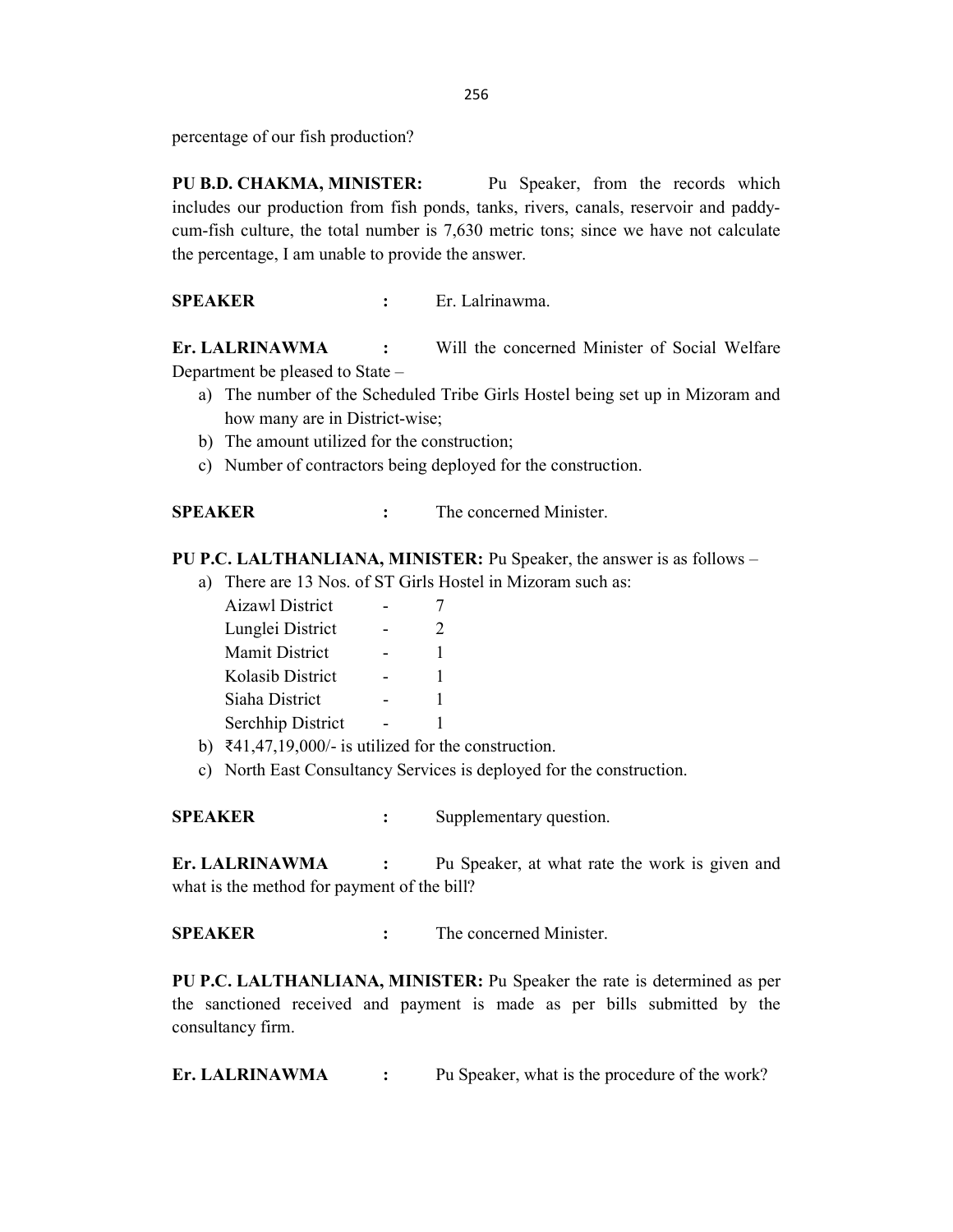SPEAKER : The concerned Minister.

PU P.C. LALTHANLIANA, MINISTER: Pu Speaker, after the technical committee established checked the work, DPR and MB, further action is taken as necessary.

SPEAKER : Pu Lalthanliana.

PU LALTHANLIANA : Thank you, Pu Speaker, will the concerned Minister for Fisheries Department be please to state –

- a) If there is a plan to distribute fish seeds in the coming year;
- b) What are the criteria?
- c) If the beneficiary districts being selected beforehand;
- d) Types of fish being distributed.

SPEAKER : The concerned Minister.

PU B.D CHAKMA, MINISTER: The answer is as follows –

- a) We will again distribute fish seeds as per available of funds.
- b) It is distributed according to the area of ponds, eg: 8000 Nos. fingerlings per hectare.
- c) It is not selected beforehand.
- d) Indian Major Carp, Common Carp, Grass Carp and Silver Carp are usually distributed.

SPEAKER : Pu Lalruatkima.

PU LALRUATKIMA : Will the hon. Minister of Health & Family Welfare Department be pleased to state: The answer to starred Question No. 149.

SPEAKER : The concerned Minister.

PU LAL THANZARA, MINISTER: Pu Speaker, the answer is as follows –

- a) ₹14.64 crores is received as first instalment for upgrading Tertiary Cancer Care Centre, Zemabawk, Aizawl and ₹162.62 as a State share.
- b) A restricted tender was floated on the 19.9.2016.
- c) Construction of Linear Accelerator Block is given to Pu R. Sangkhuma and the estimate cost is ₹371,08,400/-
- d) The physical progress at present is 5% and there is no financial achievement.

PU LALRUATKIMA : Pu Speaker, I have a supplementary question, Pu Speaker.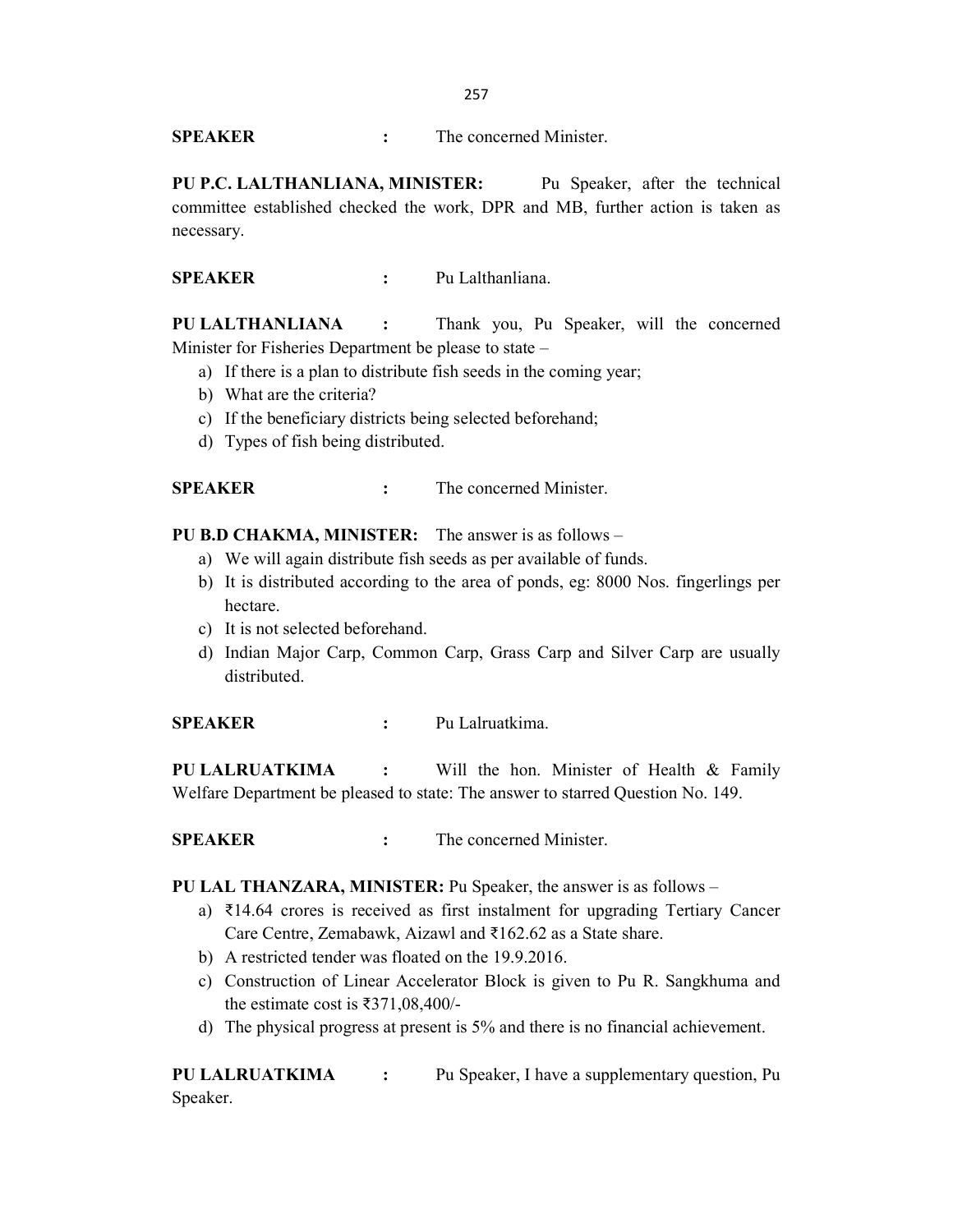SPEAKER : Question hour has come to an end, we will now move on to Laying of papers. I call upon the hon. Minister, Pu Lalsawta.

PU LALSAWTA, MINISTER: Pu Speaker, with the recommendation of his Excellency, The Governor of Mizoram and with your permission, I lay on the Table of this august House the following Reports in respect of the Govt. of Mizoram: –

- i) Report of the Comptroller & Auditor General of India on State Finances for the year ended  $31<sup>st</sup>$  March, 2016.
- ii) Finance Accounts 2015-16 Volume I.
- iii) Finance Accounts 2015-16 Volume II.
- iv) Appropriation Accounts 2015-16.

Thank you, Sir.

SPEAKER : The copy may be distributed. Now, Pu R. Vanlalvena may present the Reports on Subject Committee-III.

PU R.VANLALVENA : Pu Speaker, as a Chairman of the Subject Committee-III, I express my gratitude towards my fellow committee members and with your permission, I present the following papers on the Table of the House –

- i) Eleventh Report relating to RSBY under Health & Family Welfare Department.
- ii) Twelfth Report under Horticulture for Integrated development of Horticulture and
- iii) Thirteenth Report, RKVY Stream-1 and National Vegetable Initiative for Urban Clusters.

Thank you.

SPEAKER : The copy may be distributed. Now, Pu R. Romawia and Pu Lal Thanzara, the two hon. Ministers may submit their respective Demands on the Table of the House.

PU R. ROMAWIA, MINISTER: Pu Speaker, on the recommendation of the Governor of Mizoram and with your permission, I move the Demand No. 6, 12, 21 and 23 for ₹2,32,16,53,000/- only for meeting expenses during 2017-2018 in respect of the following Departments -

| Demand<br>Nos. | <b>Purpose</b>            | Budget Amount $(\bar{\zeta})$ |
|----------------|---------------------------|-------------------------------|
| h              | Land revenue & Settlement | ₹31,85,18,000.00              |
| 12             | Parliamentary Affairs     | ₹58,75,000.00                 |
| 21             | Higher & Tech. Education  | ₹1,90,44,88,000.00            |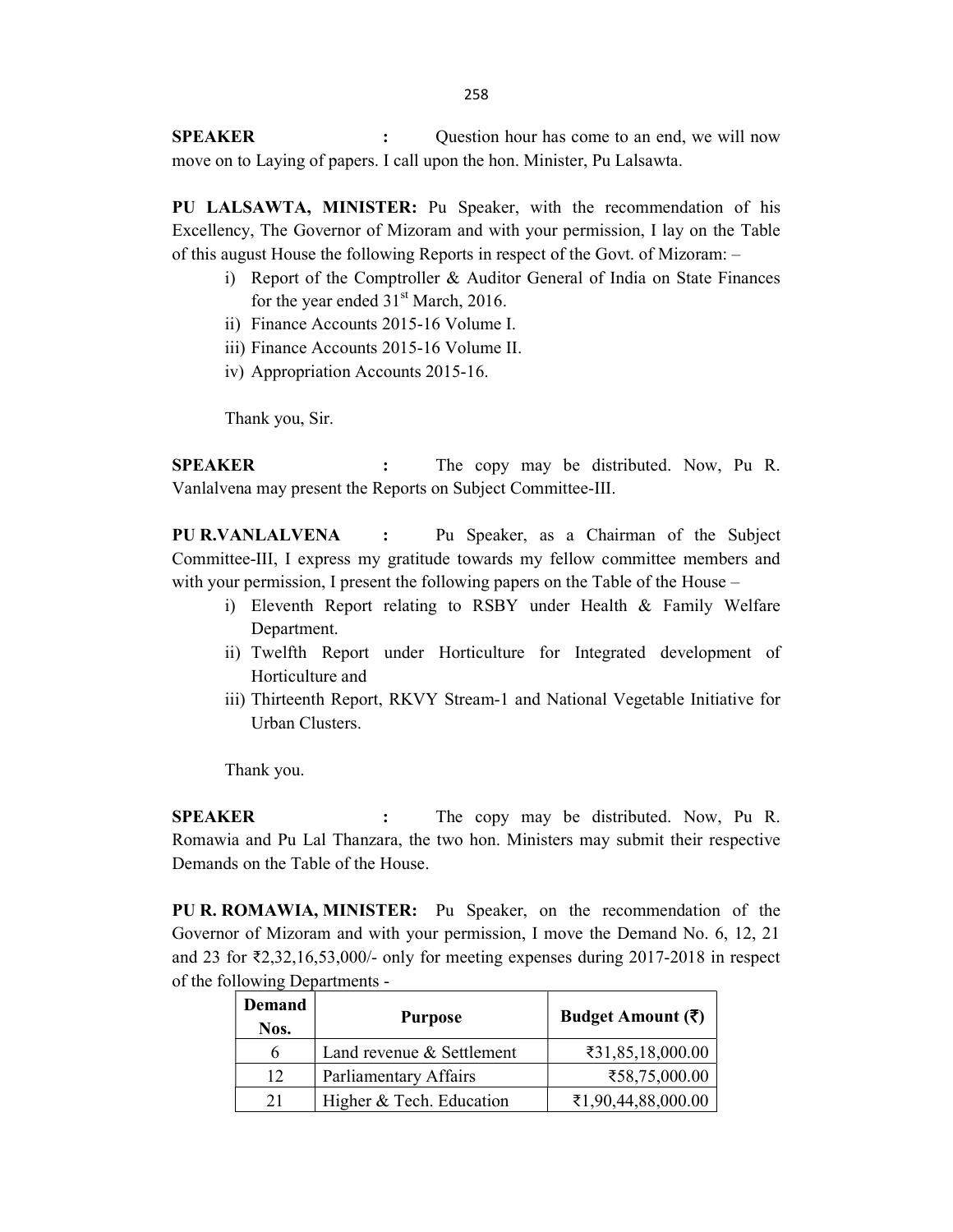|  | Art & Culture | ₹9,27,72,000.00                                       |
|--|---------------|-------------------------------------------------------|
|  | <b>TOTAL</b>  | $\textcolor{blue}{\mathbf{\bar{z}}2,23,16,53,000.00}$ |

Thank you.

SPEAKER : The hon. Minister Pu Lal Thanzara may now submit his Demands.

PU LAL THAZARA, MINISTER: Pu Speaker, on the recommendation of the Governor of Mizoram and with your permission, I move the Demand Nos. 24, 26 and 48 for ₹4,94,90,42,000/- only for meeting expenses during 2017-2018 in respect of the following Departments –

| Demand<br>Nos. | <b>Purpose</b>                | Budget Amount $(\overline{\zeta})$ |
|----------------|-------------------------------|------------------------------------|
| 24             | Medical & Public Health       | 4,62,22,01,000.00                  |
| 26             | Information & Public Relation | 14,36,25,000.00                    |
| 48             | Information & Communication   | 18,32,16,000.00                    |
|                | Tech.                         |                                    |
|                | TOTAL                         | ₹4,94,90,42,000.00                 |

Thank you.

SPEAKER : The two hon. Ministers have submitted their Demands; we will now start our discussion. Pu K. Sangthuama.

PU K. SANGTHUAMA : Thank you, Pu Speaker. It is stated that Lungmual Complex and the nearby areas as of restricted area but I am unable to find in which Gazette it is seen. May the hon. Minister please clarify?

 Property tax is paid by the inhabitants of the Government Complex and there are 500 Nos. ration card holders in this area. So, may the hon. Minister clarify the case?

In Demand No. 21, Higher & Technical Education Deptt., I suggest recruitment of more Asst. Professors in order to have a quality education.

 In Demand No. 24, Health Department, there is a rumor that the supply of xray film is less sufficient which further caused problem to the patients who approach the Civil Hospital. I request this matter be taken care of as soon as possible. I also request a reliable dialysis processing to evade problems of patients with kidney problem.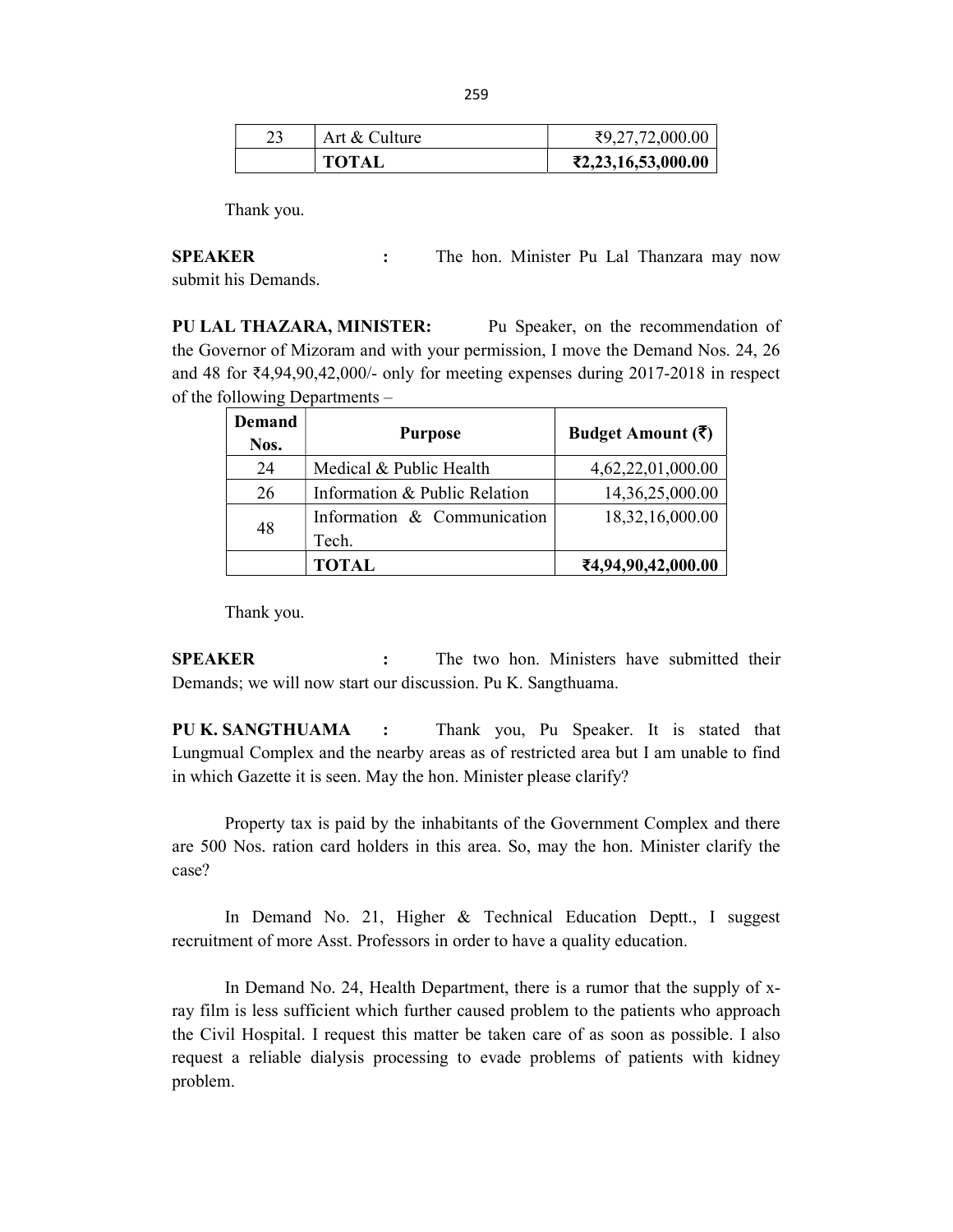Regarding Healthcare, may I know the progress regarding a victim of snakebite who cannot claim his medical reimbursement under RSBY due to alcohol contents found in the test results? Regarding medical college, our need for this college is intensive and we should therefore allocate more funds for the establishment and more doctors and others staff be given so that we no longer need to go outside for treatment. Thank you.

DEPUTY SPEAKER : Pu Chalrosanga.

PU CHALROSANGA RALTE: Thank you, Pu Dy. Speaker. Let me start with Demand No. 6, Land revenue & Settlement Deptt. In order to settle the mounting land dispute we have in Mizoram, I suggest Tribunal be established under Revenue Department and more surveyors be recruited for more efficiency in the works.

On Demand No. 21, Higher & Technical Education Deptt., our main problem in Lunglei District is lack of enough institution of Commerce stream. We have one at Lunglei but another may be allotted to JB College to serve the demand.

 Under Health Department, there are number of Sub-centres in Lunglei plus Urban Public Health Centre at Saizakawn. I express my appreciation to the hon. Minister for his initiatives. I also thank him for develop various Districts Hospitals.

Regarding Demand No. 48, ICT Department, improvement is seen in various departments thanks to the service of ICT Deptt. It is quite a remarkable achievement for our state for being able to implement Online Banking, Online Electricity Bill payment, Disaster Management Application, e-Governance Enterprise & Framework.

 Pu Dy. Speaker, the public across the state are now able to update ourselves through Information Deptt. for it keeps us well informed of Mizoram and our nation. It is appreciated that a separate fund provision is made for the Mizoram Journalists Welfare. With that, I conclude my speech by supporting to pass the Demands of the hon. two hon. Ministers. Thank you.

# DEPUTY SPEAKER : Er. Lalrinawma.

Er. LALRINAWMA : Thank you, Pu Dy. Speaker. To start from the Demand No. 24, Medical & Public Health Deptt., I would like to stress on healthcare scheme for it concern health issue.

 We all are aware of the importance of RSBY for the people especially for rural areas; I am glad to hear from the hon. Minister that our medical debts at the empanelled hospitals had all been cleared thanks to his initiative and the Subject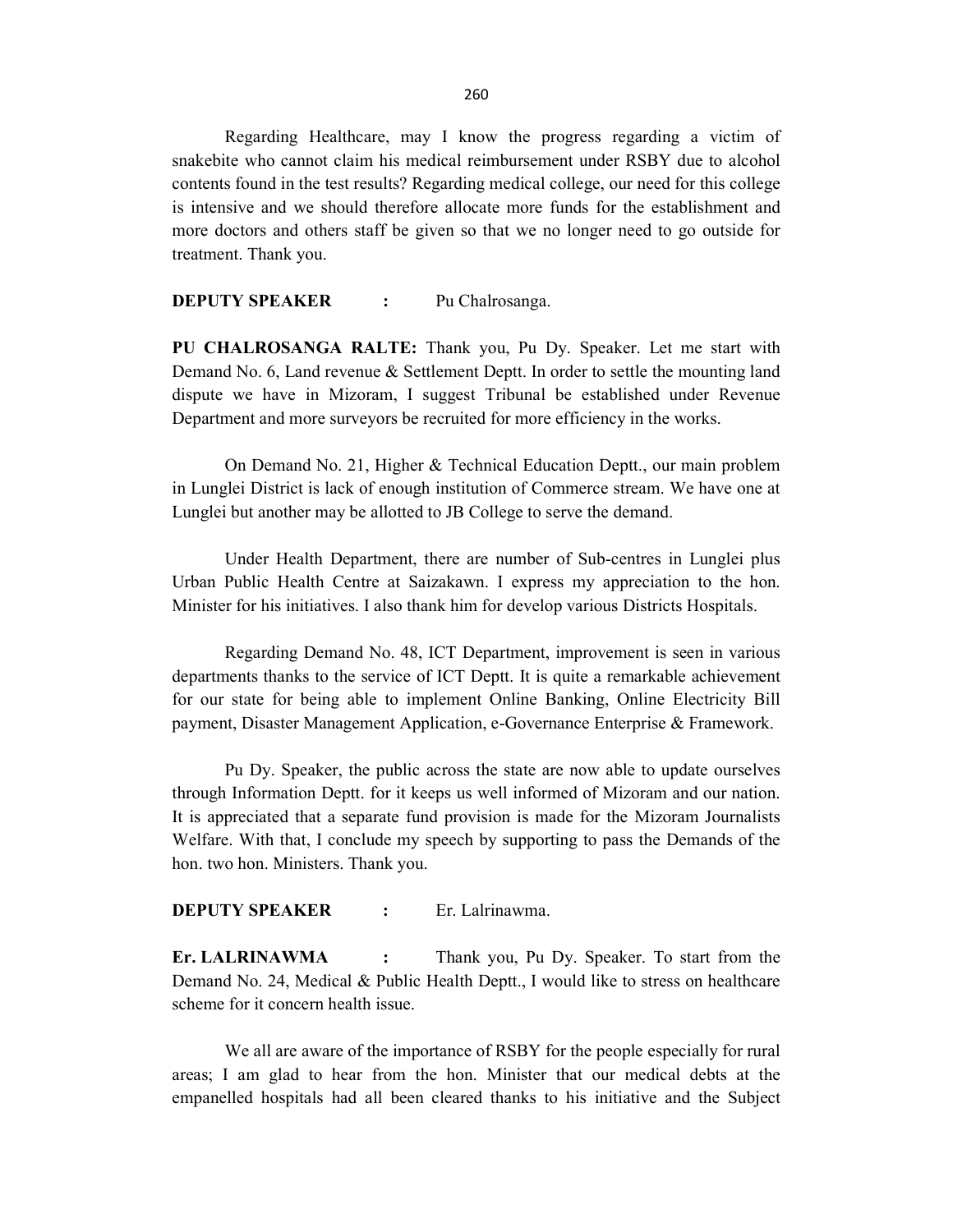Committee. While this is the case, I think it is inappropriate to link the healthcare scheme with RSBY for it includes only of a few of critical illness where as there are some private hospitals in which healthcare scheme is not implemented. I therefore find it hard to support the idea of interlinking healthcare scheme with that of RSBY. In the stead, it is wise for the concerned authority to approach some major hospitals so that they may also implement healthcare scheme.

 As mentioned during discussion of the Demand of Finance, the rates implemented under Healthcare is now outdated; it is appreciated if the Minister makes a revision including the Corpus Fund so that it can be more beneficial for the poor and rural people. It would also be appreciated if MR bills are revised.

Pu Speaker, the need of more nurses and other staffs at Civil Hospital and Referral Hospital is intensive and the existing staffs are becoming exhausted due to excessive overtime services. So, it will be appreciated if more staffs are recruited with immediate effect.

Regarding Information & Communication Technology, we introduced Computerized Hospital Management Information System since last year. However, it is unfortunate that completion certificates were issued to number of unskilled trainers which entails intensive problem for the department. So, we need to be careful in dealing of this important department. It is also necessary to inspect the system of UID registration as the processing charge is different in every place. Central Schemes like 'Housing for All' etc. demands Adhaar Card but the Supreme Court stated that it is not a mandatory on central schemes. So, we need to inform the fact to the people.

Next is, Art & Culture Department. Our culture and traditions are priceless and our race may extinct if we lose them all. We perform many selfless acts that were long practiced by our forefathers and I request the department to continue their hard works.

Regarding Higher & Education Department, it would be appreciated if there are easier ways for the underprivileged to avail education loans from banks. Thank you.

DEPUTY SPEAKER : Pu R. Vanlalvena.

PU R. VANLALVENA : Thank you, Pu Dy. Speaker. I would like to start with Demand No. 6, Land Revenue & Settlement Department. It would be appreciated if vehicle is provided to the surveyors to expedite their works. We are now beginning to buy some flats as it is done in other states; I am afraid we may encounter problems unless we have secure rules.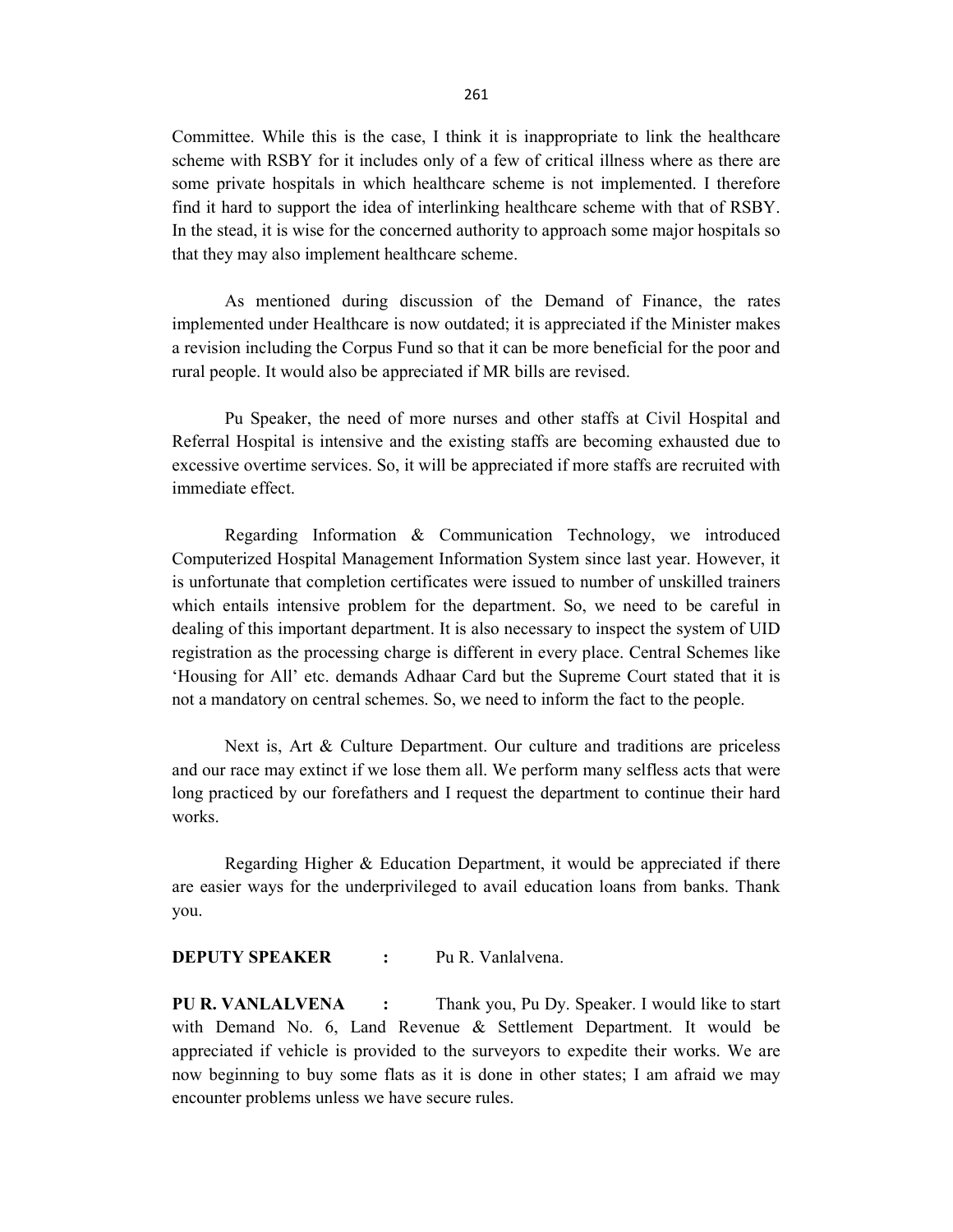There are around 24 colleges under Higher & Technical Education Deptt. and the department provides funds for building, libraries etc to such colleges. I thank the hon. Chief Minister and concerned Minister for providing a spacious land for T. Romana College.

 Next is Demand No. 23, Art & Culture Deptt. Patent right is quite important and I heard that the department is making initiative for GI, registration and protection Rights on our own productions like Thangchhuah Puan, Puanchei, Puanzeh, Khumbeu etc. We also need to make an effort on production of others as well.

Information & Communication Technology have lots of work on hands and the most impressive progress is online payment of electric bills as it saves a lot of our times and efforts. Initiative has also been made for online payment of Water bills which will be monitored by Vigilance Department. Apart from this, online processing of property return is quite is a remarkable achievement as it will also prevent corruptions.

In Demand No. 24, the progresses made on Medical & Public Health Department within only 2 years are quite notable which also includes district such as Siaha, Lawngtlai, Mamit, Aizawl Civil Hospital and Referral hospital etc. I appreciate the initiative of concerned Minister on Drugs and foods testing laboratory in Mizoram and at the same time, the contribution of our Drug Inspectors on inspecting bad medicines is worth mentioning. It seems that we are a bit confused with RSBY and Healthcare scheme and we need clarification from the hon. Minister. We should register ourselves under the scheme and give importance to our health while improving our economy at the same time.

Lastly, there are 3 Directors in Health Deptt. which I opine impedes the progress of works. So, I suggest appointing IAS officer as the Principal Director to improve the system of work. Thank you.

#### DEPUTY SPEAKER : Pu T. Sangkunga.

PU T. SANGKUNGA : Thank you, Pu Dy. Speaker. A lot of improvements are seen under the Health Department and it is impressive that 80 Doctors are regularized earlier and measures are also taken to regularize another 27 doctors. With that, I request the newly recruited are posted also at the PHC of Khawbung, Bungzung and Sesih. Apart from this, 50 nurses are also regularized for Referral Hospital and it would be appreciated if at least MR based nurses are posted in my constituency. I believe the problem of transfer & posting of our nurses and health workers may be alleviated by placing them in their respective constituency.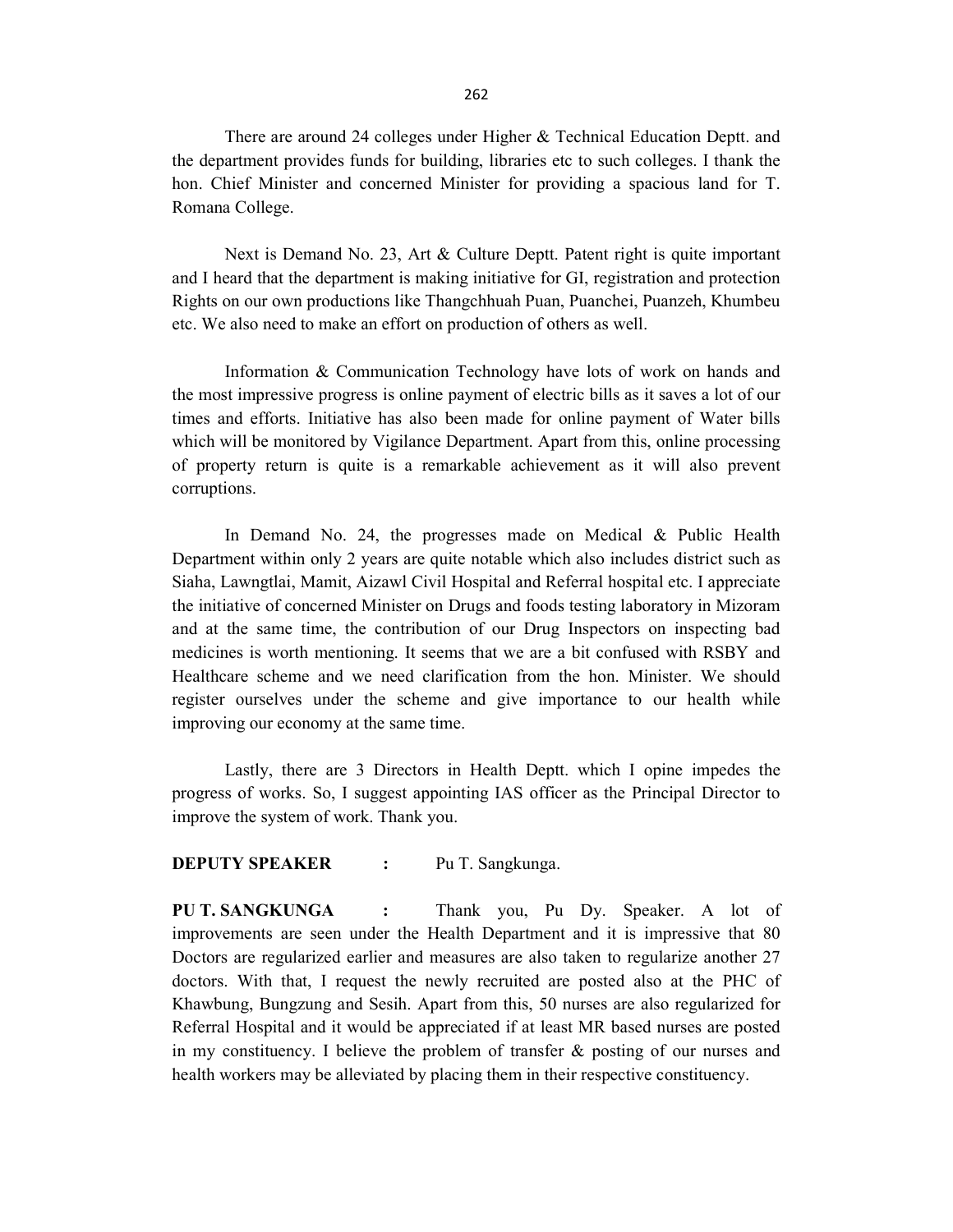West Bengal Assembly passed 'West Bengal Clinical Establishments (Registration, Regulation and Transparency) Bill, 2017' on 3.2.2017 which opposes exorbitant medical bills and it would be impressive if we apply the same.

 Regarding Higher & Technical Education Department, Demand No. 21, since most of the students prefer to continue their further studies at the state capital, I think it is important to extent our college buildings at Aizawl and more lecturers are recruited to accommodate more students.

 Next is Art & Culture Department. It is learned that some traces of our forefathers are found in the eastern parts and necessary step may be taken to preserve those sites for tourists' attraction. I support the demands of the 2 Ministers. Thank you.

# DEPUTY SPEAKER : Dr. Ngurdingliana.

Dr. NGURDINGLIANA : Thank you, Pu Dy. Speaker. I would like to start with Demand No. 21, Higher & Technical Education Department. As known to us all, 90% of our state budget goes to the salary and 10% only remains for administrative costs where as the department is barely making it with the funds obtained from DONER and RUSA. Regarding Education, the minimum number of lecturers according to the Mizoram University Ordinance is 866 for 22 Nos. Colleges and we fall short by 120. So, it would be appreciated if the department takes measures in this regard. Our colleges are regularly checked by NAAC Team and it would be much appreciated if grading of various colleges is notified as soon as possible.

I heard that the Society of Jesus of Catholic Institution is establishing a College at Lengpui and hopefully this college will bring quality education. It is impressive that Polytechnics Institute at Champhai, Mamit and Kolasib will soon be opened and, at the same time, initiative may be made for opening of the same at Lawngtlai and the in remaining District Hqrs. It is also impressive that construction of Post-Matric Students' Hostel and Mizoram Law College at Aizawl are in progress.

For setting up Govt. Zirtiri Residential Science College and Govt. Hrangbana College as model colleges,  $\bar{\xi}4$  crore each is allotted under RUSA. It may as well be appreciated if progress of the students and lectures of such colleges are notified on regular basis. Likewise, construction of the Mizoram Engineering College at Pukpui is in progress which also is truly appreciated.

 Regarding Medical & Public Health, Demand No. 24, it is impressive that IMR is decreasing and Siaha District thanks to the efforts of the government and the concerned officials. Likewise, Malaria and Cholera related death also is decreasing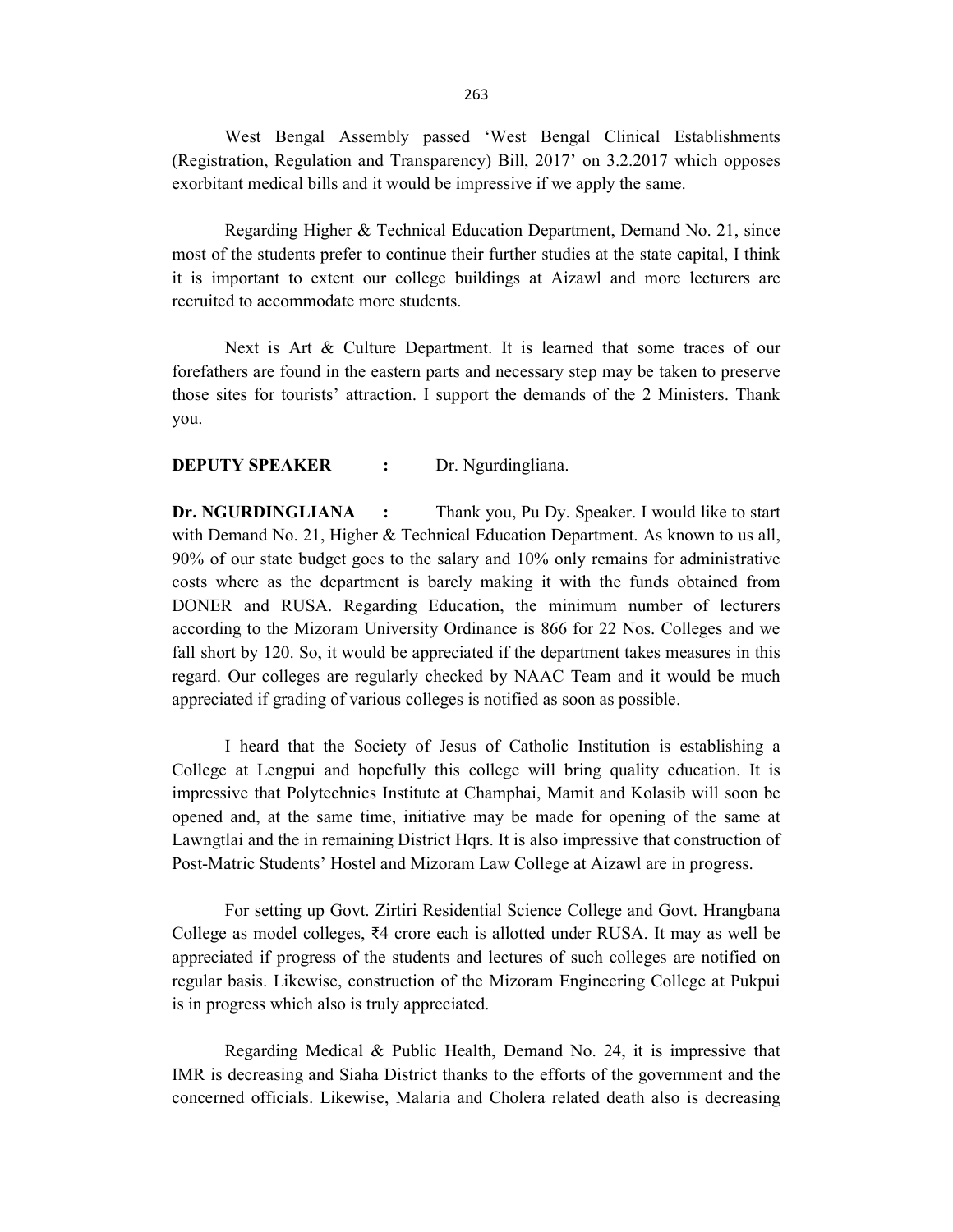each year due to the initiative of the hon. Minister and the department. It is appreciative that measures are taken equally in every district while Aizawl Civil Hospital too is upgraded. However, I request the department to consider upgrading the infrastructure as well.

It is impressive that we have Asst. Professors and students pursuing research scholar among the 20 Nos. DNB post-graduates that we have. We are also the only state in the North-East having Eye-Bank and I suggest priority is given for the maintenance and a may be equipped with a separate ICU so that the patients could not contract communicable diseases. I thank the hon. Minister for his initiative to recruit 26 Doctors for PHC. I support the demands of both the hon. Ministers. Thank you.

**DEPUTY SPEAKER** : We will take a break now and discussion will be resumed at 2:00 pm.

#### 2:00 PM

DEPUTY SPEAKER : So far, six members participated in our discussion; I now request Pu John Siamkunga.

PU JOHN SIAMKUNGA : Thank you, Pu Dy. Speaker. I would like to start with Higher & Technical Education, Demand No. 21. The Department is working hard especially in my constituency and helps us upgrading Hnahthial Govt. College by establishing Geography Deptt. and appointment of 2 Asst. Professors. This makes me believe that we can now be affiliated under the Mizoram University. With able Minister, Jesuit Society is able to establish St. Xavier's College at Lengpui which will be soon be inaugurated.

Regarding Art & Culture Department, Demand No. 23, the department contributed a lot in preserving our cultural heritage but the report of the Economic Survey indicates only few works. Yet, the initiative made on Saikuti Thlan is notable and I request the hon. Minister to make the same measure on Lalnu Ropuiliani Rorelna Tlang since it is a renowned and worth-preserving site for tourists' attraction.

Regarding Land Revenue & Settlement Deptt., despite huge revenue collection of the department, the Economic Survey showed only collection of the revenue, registration fee and stamp duty. It is impressive that the hon. Minister improves LSC rules.

 Next is Demand No. 24, Medical & Public Health Department. Registration under healthcare scheme is currently opened; it is truly appreciated as the scheme is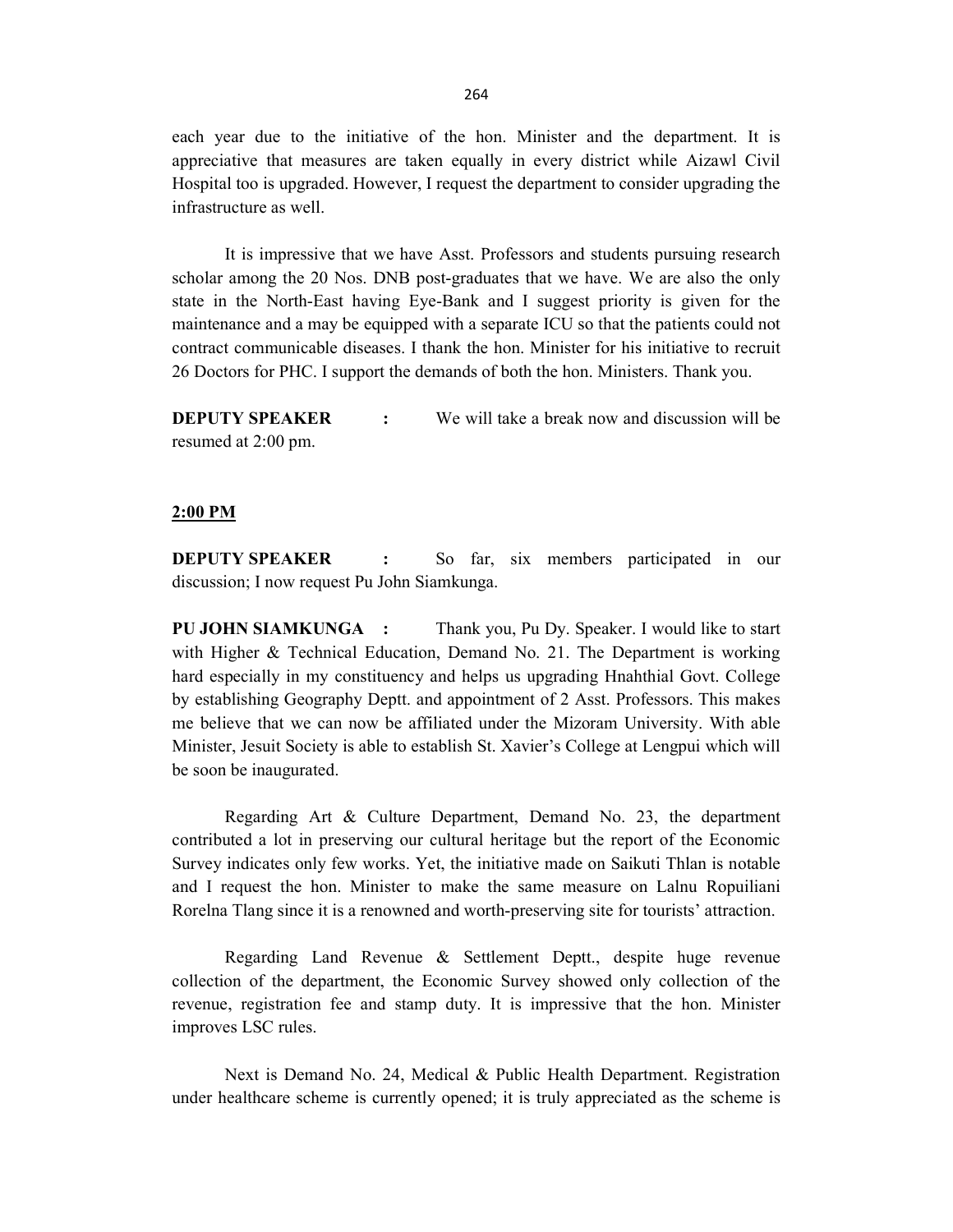highly beneficial for the people particularly of rural areas. It is also worth-mentioning that conduct of our doctors and nurses towards their patients is friendly and compassionate. Yet, I am bothered by the condom advertisements that are posted everywhere which makes me think that it only promotes sexual intercourse if using condoms is not 100% safe. I thank the department for the initiative on construction of PHC building at Thingsai which will soon be commissioned. Construction of Hnahthial Hospital phase-I is completed and Phase-II will soon be started and I am grateful for the initiative. The hon. Minister is taking extreme measures for establishing Health Clinic at every village and many health workers will also be recruited. Regarding AYUSH, it is appreciative that medicines which are good and safe are provided; and, AYUSH hospital of 50 bedded has now been opened at Thenzawl thanks to the effort of the concerned Minister.

Information & Public Relation Deptt., Demand No. 26. It is an important department which acts as a source of information to the people and the Govt. Yet, the calendar being issued this year is not satisfactory; I hope it is done with better quality the next time. (Dy. SPEAKER: Your time is up.) I support the Demands of the two hon. Ministers. Thank you.

## DEPUTY SPEAKER : Dr. K. Beichhua.

Dr. K. BEICHHUA : Thank you Dy. Speaker. I, at the outset would like to request all the hon. Ministers to take all the demands which may be made by the members are taken into consideration for we all have a high hope in the government for the development of our state.

Let me start with Demand No. 21, Higher & Technical Department. Despite our status of the second highest literacy rate in India, it is unbecoming that we still do not have Engineering College, Medical College and Agriculture College but only Veterinary College. At the same time, I think we need to improve the system of Higher & Technical Education in order to achieve quality education and all round development and we also need to introduce skill development.

While such is the case, the budget allocation of this department is quite less and I hope our leaders should give more efforts with fund provision coming through RUSA and DONER. According to the Mizoram University Ordinance, the minimum requirement of teaching staff is 866 and we are in short by 120. So, the Govt. should give importance to this problem. It is as well important to consider filling up of 127 vacant posts of the Asst. Professor and regularize those 15 on contact basis.

Despite the notification for re-allotment of Science and Commerce stream at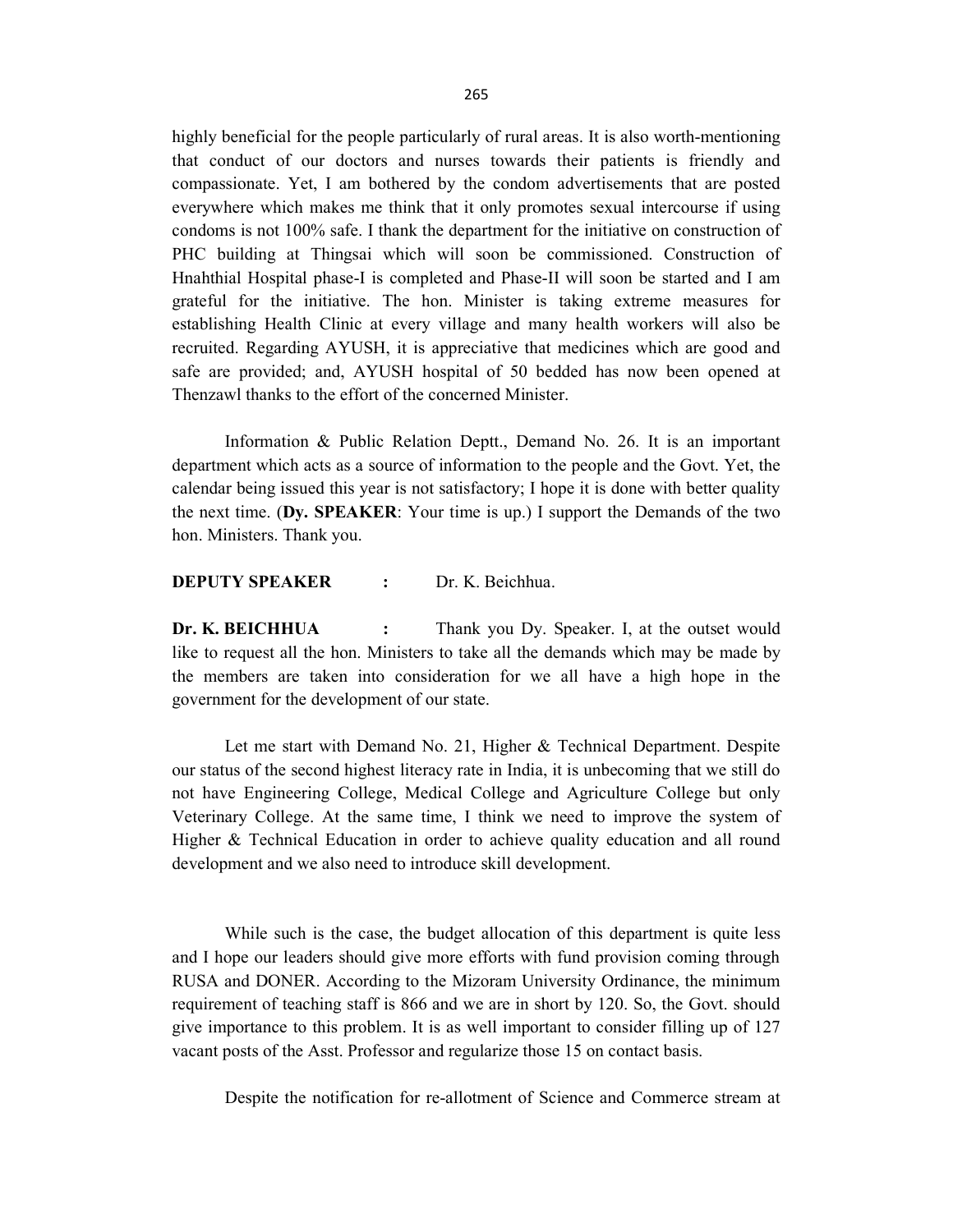Saiha Govt. College, nothing is done as yet till date and I earnestly request the hon. Minister to expedite its implementation.

Regarding Demand No. 24, Medical & Public Health, Mizoram is a healthy state with less population and we can make it as a model state if our Health service system is improved. We need to make appropriate Doctor services rules to improve their performances and to receive job satisfaction in return. We do not have much specialist today but I hope we will have more of them and even super specialists after 5 to 10 years. In the process, I think it is necessary to assign more specialists in the remote districts and as per our geographical location and the status of the hospital; we need to upgrade our infrastructure as well. We also need to emphasize on short course trainings which will help in reducing our illness by 50% and also to reduce our Medical Re-imbursement bills.

 Pu Speaker, the Generalists who served more than 20 years are still appointed as MO; it would be appreciated if promotions are given as per seniority. There are many programmes under the District SMOs and we may appoint at least 4 SMOs rank to deal with such programmes so as improve our state as model state. In addition, shortage of nurse is our main problem as most of them are exhausted for working overtime. So, it would be appreciated if recruitment of nurse is expedited.

Next is Demand No. 6, Land Revenue & Settlement Department. It would be appreciated if the hon. Minister explains how stamp duties are carried out and also if the rules are made for Stamp Duties Act. Thank you.

#### DEPUTY SPEAKER : Pu Lalrobiaka

PU LALROBIAKA : Thank you, Pu Dy. Speaker. I would like to start with Demand No. 6, Land Revenue & Settlement Deptt. We know the workloads of the department due to excessive case of dispute lands to be settled. However, the economic survey shows little works despite their major contributions. So, the department needs to put more efforts with due care while performing the official works.

Next is Demand No. 21, Higher & Technical Education Department. It is quite impressive that the budget allotment to this department is increasing in compare to the previous years. This increase indicates the need to put more efforts.

Regarding Demand No. 23, Art & Culture Department, the Department may seems small in status, it makes quite an impact on our society as it is important on preserving our culture and traditions such as cultural dresses, dances etc. While this is the case, it is unfortunate that the budget size is small.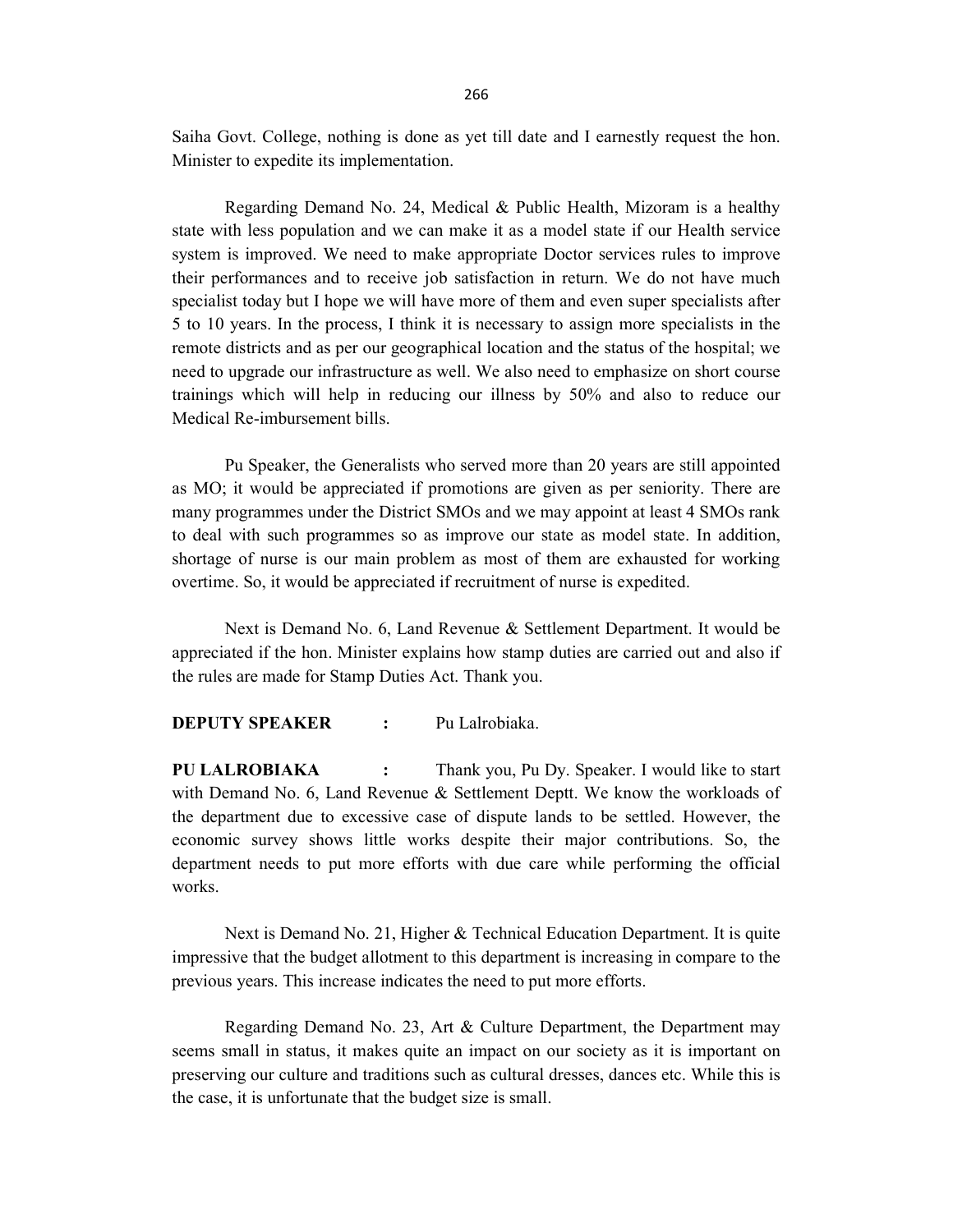Now, Demand No. 24, Health & Medical Services Deptt. I thank the hon. Minister for showing special favor to my constituency with fund provision for construction of 2 Nos. buildings of PHC. Yet, PHC Saitual remains functioning without staff and I request the hon. Minister that immediate step may be taken in this regard. Mamit District is one of the main factors for the high rate of IMR and MMR and thus should be given special attention. The s-ray machine at Phaileng PHC is not working and we need replacement on immediate case. It is impressive that a separate ward for elderly patient is opened at Lunglei on  $7<sup>th</sup>$  March; I opine it is suggestive to provide the same at more places.

Demand No. 26. Measures taken by Information & Public Relation Deptt., are worth-mentioning especially on prominent press representatives. However, information given in my constituency is slow due to poor services and lack of vehicle by the District Officer. So, I request the department to put more efforts and our needs are made available. I support the demands of the two hon. Ministers. Thank you.

## DEPUTY SPEAKER : Pu T.T. Zothansanga.

PU T.T. ZOTHANSANGA : Thank you, Pu Dy. Speaker. I am regretted to mention that NGOs Coordination Committee is urging to close Champhai Hospital from  $1<sup>st</sup>$  May unless our problem is resolved before the  $1<sup>st</sup>$  April. It may also be noted that our need for surgeons and pediatrician is intensive.

 Regarding Demand No. 21, Higher & Technical Education, (Er. Lalrinawma takes the Chair) we need qualified Mizo lecturers in our colleges like Horticulture, Agriculture etc and such lecturers need to be well trained; our state will not be developed unless enough College lecturers are made available. I opine the hon. Finance Minister needs to cooperation in filling up the vacant posts of lecturer. We need to employ more and more doctors and lecturers in order to save our state and we cannot achieve greatness without their services.

 Pu Chairman, Champhai college building which is completed with ₹9 crores and is soon to be inaugurated, I would like to inform the hon. Minister our needs of more staffs.

 Next is Demand No. 6, Land Revenue & Settlement Deptt. It is unfortunate that there are large numbers of our fellow Mizos who are living in Mizoram without an inch of land which may be claimed as theirs. I request the hon. Minister to take measure in this regard so that such families have land of their own. I support the demands of the hon. Ministers. Thank you.

CHAIRMAN : Pu Lalruatkima.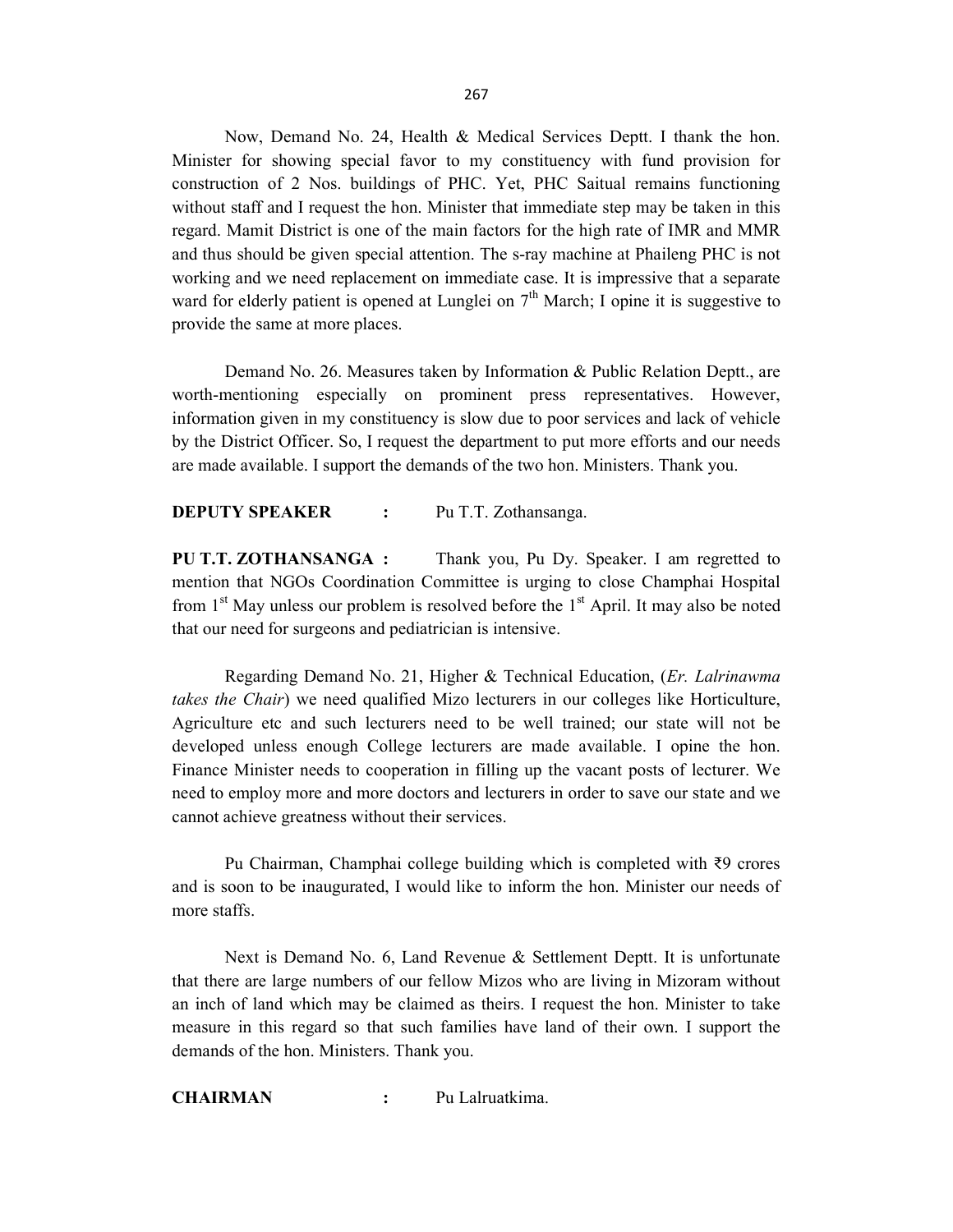house site allotment till today. There are still some villages where taxes cannot be

collected and the department needs to be more functional.

 We have The Mizoram Land Revenue Act, 2003 and there are many more rules which need amendment. We established Boundary Commission 2/3 years back and yet there are still no sign of its function. The system of stamp and property registration also needs to simplify for the people concerned.

 Regarding Demand No. 21, Higher & Technical Education Department, this is the department having most Gazetted Officers. However, we still do not have proper hostel and staff quarters for the teaching staff and we need to make more fund provisions to provide their needs.

 There is office order dated 23 August which concern restriction to any politicians to deliver a speech in colleges; I believe this is obstruction of freedom of expression for the college which on the other hand victimized the MLAs. I hope it is not repeated. Regarding Library, it is necessary to perform digital software under RUSA and we also need to set up library to 10 colleges.

 Next is Art & Culture Department. It is impressive that Vanapa Hall will be renovated and I suggest inclusion of air conditioner too. The Mizoram Publication Board also needs to be provided with more budget funds to enable our writers to put more efforts. I also think it is important to popularize the uses of our very own Mizo alphabet and number which is now deteriorating. We also need to upgrade Library in rural areas along with YMA libraries as social media is taking over us with its negative impact. So, we need to make extreme effort on all these so that we will not face complications in the future.

Regarding Demand No. 24, we are having problems as result of shortage of doctors and poor function of CT at Aizawl Civil Hospital. However, it is impressive that we take intensive measures on tobacco and at the same time, we need to determine alternative for the tobacco sellers to maintain their livelihoods.

 Out of the original estimate of 100 beds for Champhai Hospital, only 74 beds are there where as shortage on doctors and nurses services are intensive. Apart from it, we also need elevator and pediatrician for Nursing School at Champhai which has been set up with the approval of the Indian Nursing Council.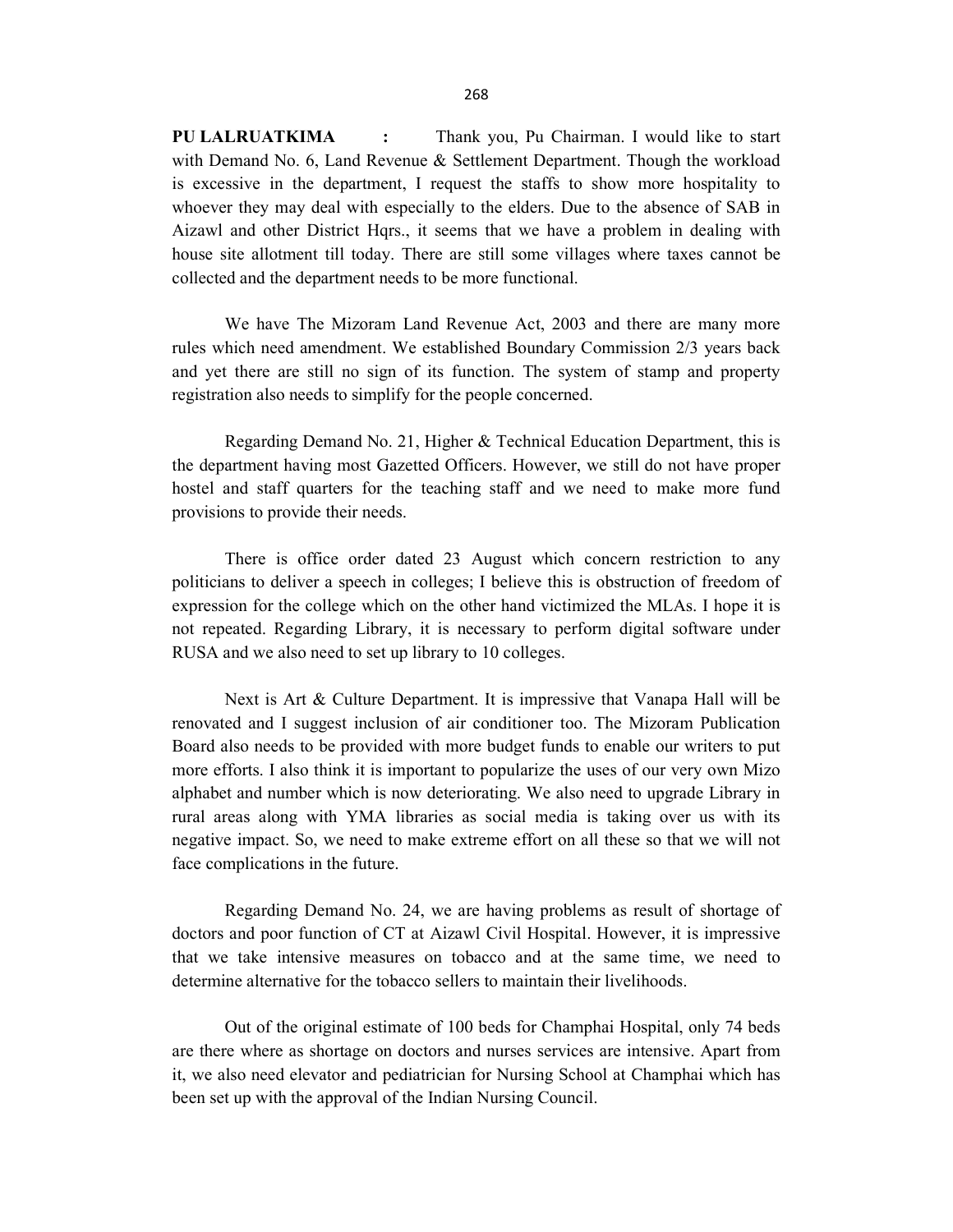I think the Parliamentary Studies and Training to our journalists is suggestive to I&PR so that they may be able to improve their knowledge of parliamentary procedures.

 Next is Demand No. 48. With the implementation of the central policy of Digital India, I think more efforts should be made on setting up a reliable website for each department. Thank you.

PU P.C. ZORAM SANGLIANA: Thank you, Pu Chairman. I would like to start with Higher & Technical Education Department.

 Concerning the students who could not afford to proceed for their further study outside, we need to set up a good college at least in each District headquarters. As for Kolasib District, we need to expedite extension of our college and to provide enough lecturers.

Regarding Demand No. 23, I believe the hon. Minister has to give attention to library in which no progress is seen. It is impressive how the department takes its step for improvement of our culture and traditions as our culture is alive again when NGO and YMA organize celebration of our important festivals.

Regarding Demand No. 24, I thank the hon. Minister on behalf of Kidney Patient Association for fulfilling our requests and it is pleasing to see many progresses made so far on Aizawl Civil Hospital. It is also impressive that ATM booth is placed in the premise of the hospital which is quite convenient for the public concerned; it may as well be placed in the Assembly House.

It is quite impressive that we have, so far produces more than 20 post graduate students; and at the same time, it is important for the government to determine how to use their skills for the best. The Govt. provides incentives cash of  $\bar{\xi}18,000$  -  $\bar{\xi}25,000$ to the internship students of Civil Hospital and it would be much appreciated if this is continued.

 Pu Speaker, I would like to inform the House that with a new dialysis machine being acquired lately, we need more technicians in addition to the existing 9 technicians who are now working on temporary basis. With the 11 technicians specialized on this field, it is important that we regularized the existing ones so that the remaining may be absorbed on Muster Roll. There are more than 200 members at Kidney Patients Association and 50 members had passed away. Our need for special care is intensive and a separate ward thus may be set up at ICU for such patients of kidney and heart transplant. (Speaker is at the Chair.)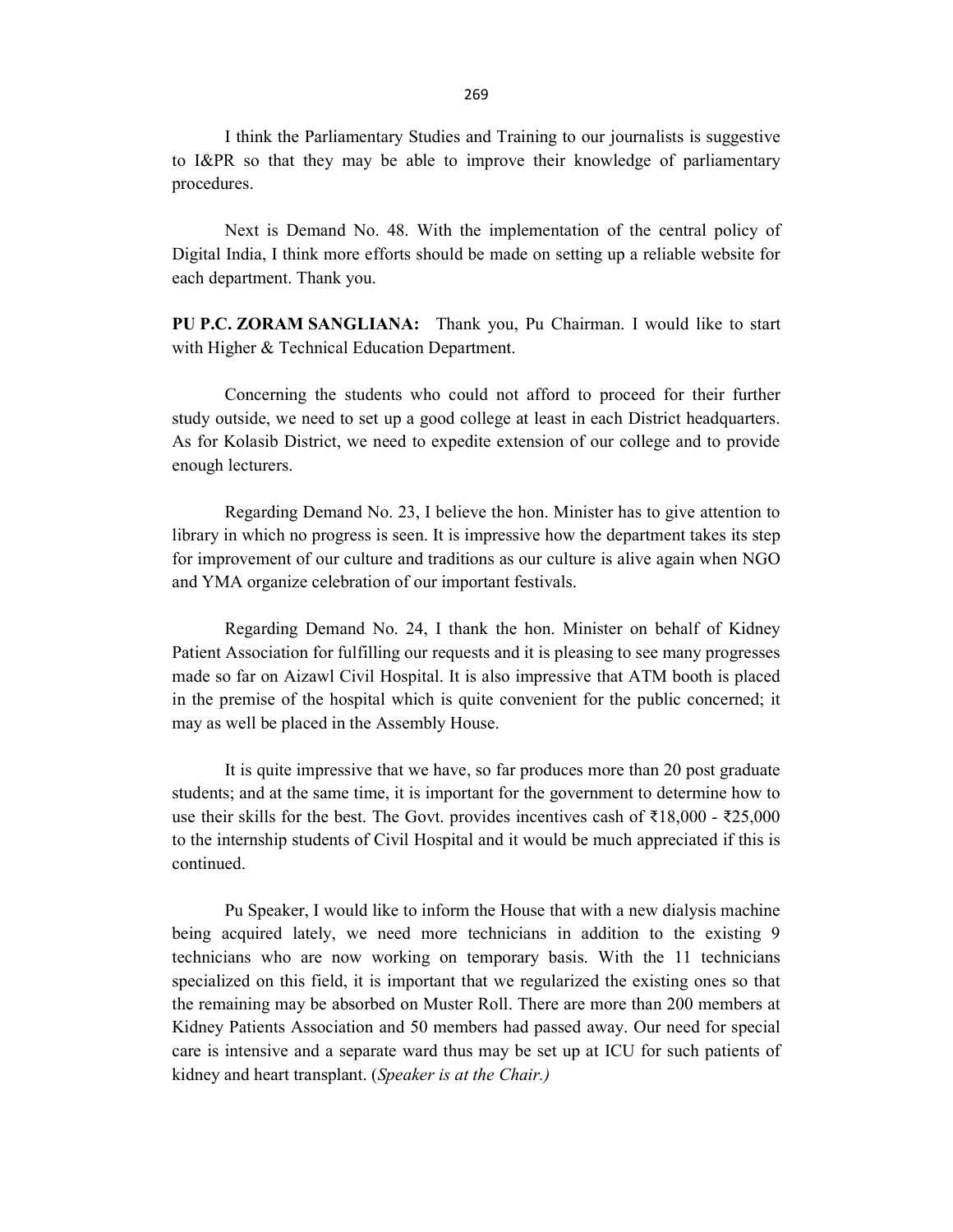I cannot ignore how important this department is for me and all other patients and I am grateful for the blessings that my constituency receives through this department which includes setting up of 4 departments, posting of 2 doctors and 5 staffs at MPCDCS, posting of 1 doctor and 4 staffs at MHP, 1 doctor and 2 staffs at MPPCD and 2 doctors at MPHCE. Malaria and other related diseases are also decreasing thanks to the efforts of the department but our percentage on HIV/AIDS is nothing to be proud of.

 I thank the hon. Minister for his concern and I support the demands of the hon. Ministers. Thank you.

SPEAKER : Pu R.L. Pianmawia.

PU R.L. PIANMAWIA : Thank you, Pu Speaker. On behalf of the Committee on Govt. Assurance Committee, I express my gratitude for your words of condolences on the anniversary of the Zokhawthiang incident faced by the Assembly Assurance Committee.

 Demand No. 6, Land Revenue & Settlement Department. Surveyors always need being picked up at their places to perform measurement of any land which is a burden particularly for rural people. It would thus be much appreciated if the official vehicle is provided to the surveyors.

 Regarding Demand No. 12, Parliamentary Affairs Deptt., we have often attended the All India Whip Conference but the decisions made have never been carried out. It would be appreciated if the Secretariat is giving importance to this matter. I would also like to make request at the same time that MR driver of PAD is regularized.

 Next is Demand No. 21. It is appreciated that step has been taken by the hon. Minister for Boys & Girls Hostel at Shillong.

 Demand No. 23, Art & Culture Deptt. It is truly appreciative that fund provision is made for setting up YMA Library. Out of the total of 24 villages in my constituency, only 3 have library and it would be appreciated if step is taken as per demand of the area. I am glad that the department provides number of books to our libraries and even issued citation to YMA library of Mauchar after having inspection.

Regarding Demand No. 24, Health Deptt., we feel appreciated for providing us doctors at Darlawn and Sakawrdai and 4 female health workers at Upper Sakawrdai, North Khawdungsei, Lungsum and Damdiai to serve under Healthcare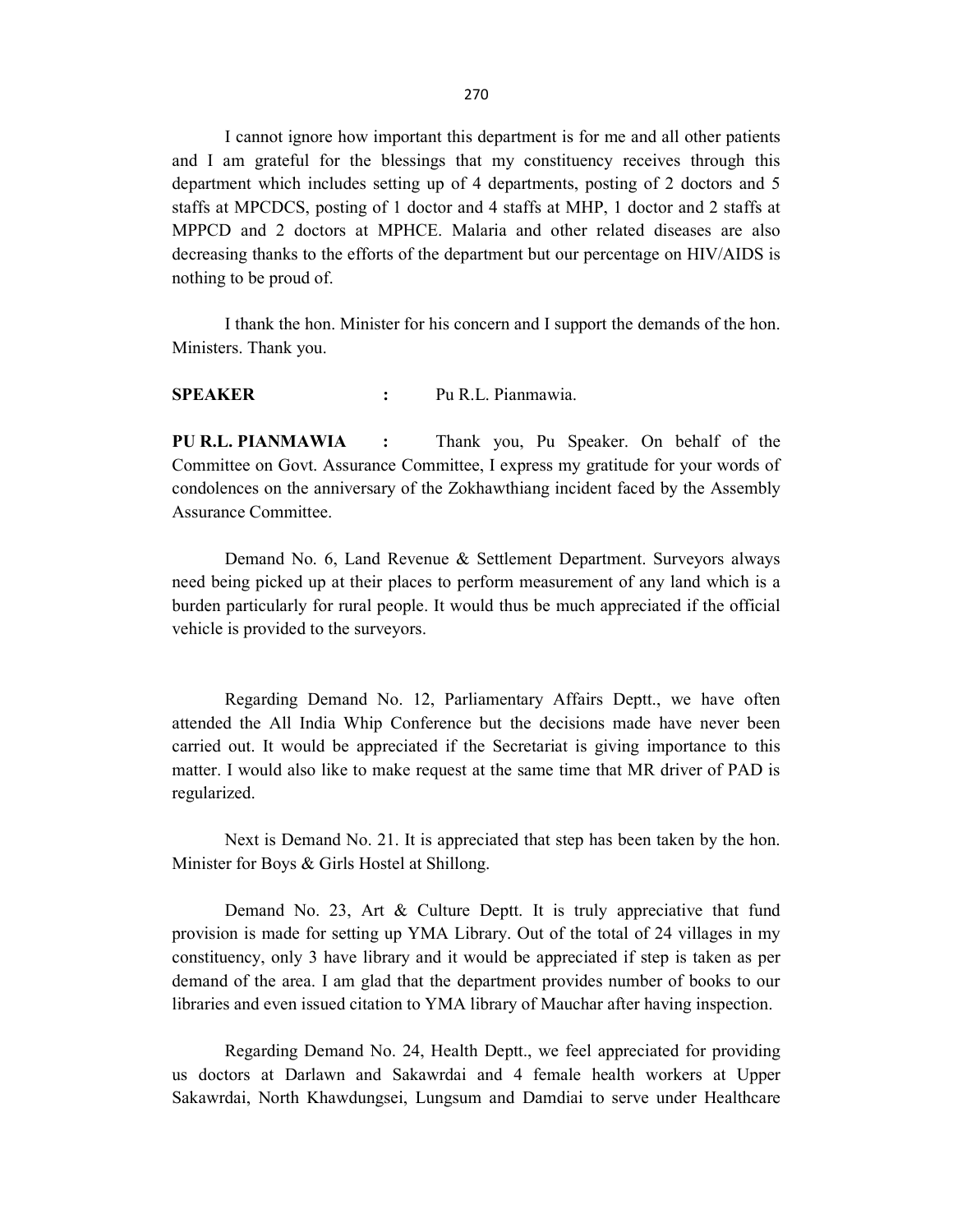programme. However, we have a health worker at Mauchar who has never been at his post since he was posted but send his substitute continuously. While this is the case, an efficient health worker of Pehlawn is being transferred; I request the hon. Minister to cancel the transfer order. Regarding proposal for construction of Darlawn PHC in 2008, no initiative is made till today. Besides, the Medical Officer of Darlawn has no choice but to use an ambulance as his official duty. I request concerned Minister to allot him a Bolero vehicle and also to make initiative on construction of Darlawn PHC building.

Pu Speaker, Ratu community has built their hospital along with doctor's quarter and tanky etc from their own expenses and necessary materials provided by the department. However, we have a doctor only for a while and I request the hon. Minister to prioritize our needs for a doctor.

 Next is Demand No. 26. I request the department to put more efforts in to their works as it is disappointing that they could not cover even VIP programmes. Pu Speaker, I support the Demands of the hon. Ministers. Thank you.

SPEAKER : Pu Hmingdailova Khiangte.

PU HMINGDAILOVA KHIANGTE: Thank you, Pu Speaker. It is impressive that most of the departments send the officials to witness Demands discussion of their respective departments. I would like to start with Demand No.6, Land Revenue & Settlement Deptt.

Despite excessive workloads, it is appreciative that the hon. Minister and the department officials are able to maintain the day to day works efficiently. The service of field staffs is quite important when it comes to compensation and would be appreciated if they serve with a sense of nationalism in dealing of works with PWD.

 Next is Demand No. 21, Higher & Technical Education Deptt. Primary education is equally important as Higher education since it concern the basic stage of formal education. While this is the case, it is regretted that some Primary Schools are provided with only 3 teachers while Middle School has teacher/student ratio of 7:10.

 Pu Speaker, materials for internal wiring of Polytechnic School at Thingdawl and a Nursing School next to it were all stolen; it would be appreciated if the hon. Minister explains how the problem will be resolved. I suggest we may deploy caretakers than having major repair. There is a Higher Secondary School at Kawnpui of Govt. Aided School and I request if it is provincialized as soon as possible.

It is impressive that Art & Culture Deptt. is making quite a progress; yet, it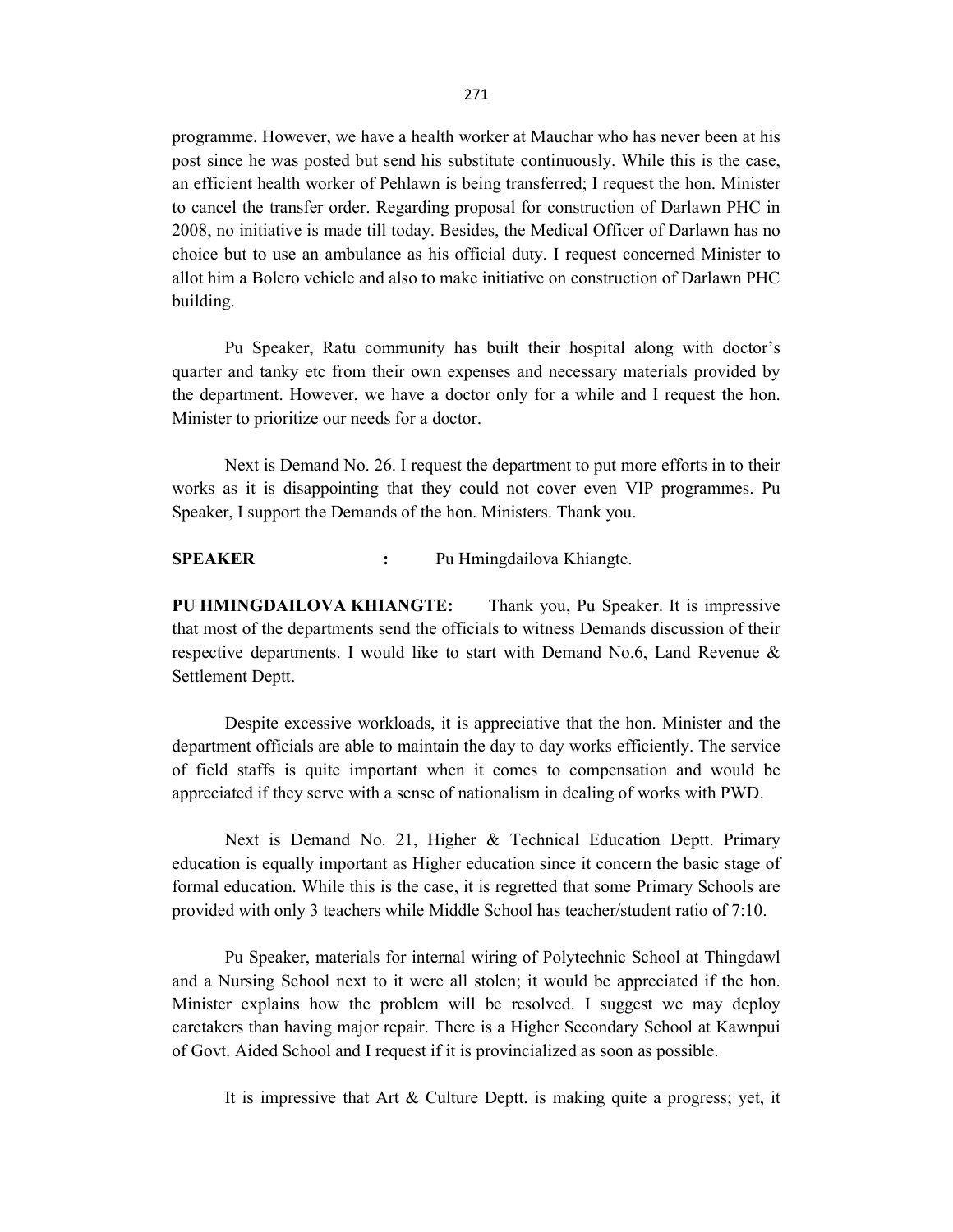will be much appreciated if cultural items are again made available on subsidized rates.

Next is Demand No. 24, Medical & Public Health Deptt. I have faced medical operation 5 times and I am able here today due to the efforts of our expert doctors and medical staffs. So, I thank the department for their excellent contributions. However, there is encroachment of Kawnpui PHC area and it will be appreciated if the hon. Minister considered fencing of the area. I also request the hon. minister for posting of more female health workers at Lungmuat since the work is overburden for only a single staff being posted here.

Demand No. 26, Information & Public Relations Deptt. This is of an important department and more vehicles thus should be provided. I support the Demands of the two hon. Ministers. Thank you.

SPEAKER : Pu Z.S. Zuala.

Lt. Col. Z.S. ZUALA : Thank you, Pu Speaker. I would like to start with Land Revenue & Settlement Department.

 I opine our surveyors need more improvements to obtain accurate measurement on land and it would also be appreciated if LSC is fairly issued. It is regretted that fund provision of ₹85 lakhs for construction of Mission Veng Bazaar approach road remain unused; I request the hon. Minister to examine the case.

 Regarding Higher & Technical Education Deptt., I request the concerned authority to immediately resolve encroachment of land of J. Thankima College. At the same time, I would like to request the hon. Minister to recruit more lecturers so as to resolve our shortage.

Coming now to Art & Culture Deptt., efforts made by the officials in preserving our traditions is worth-mentioning. It is appreciative that cultural club set up by the department is always ready to entertain any visitors with various types of our cultural dances. Yet, I suggest our beautiful traditional headdress for lady is often used while performing such dances.

Demand No. 24, Medical & Public Health Deptt. It is pleasing to learn that progress is seen in the establishment of Falkawn referral hospital. At the same time, I suggest posting of regular doctors at the hospital in Kulikawn for it serves as a relief to overcrowded patient at Aizawl Civil Hospital. It may as well be appreciated if more attention is given to healthcare centre at ITI and the delivery room is upgraded. Though there are various which are worth mentioning, I have to end up here due to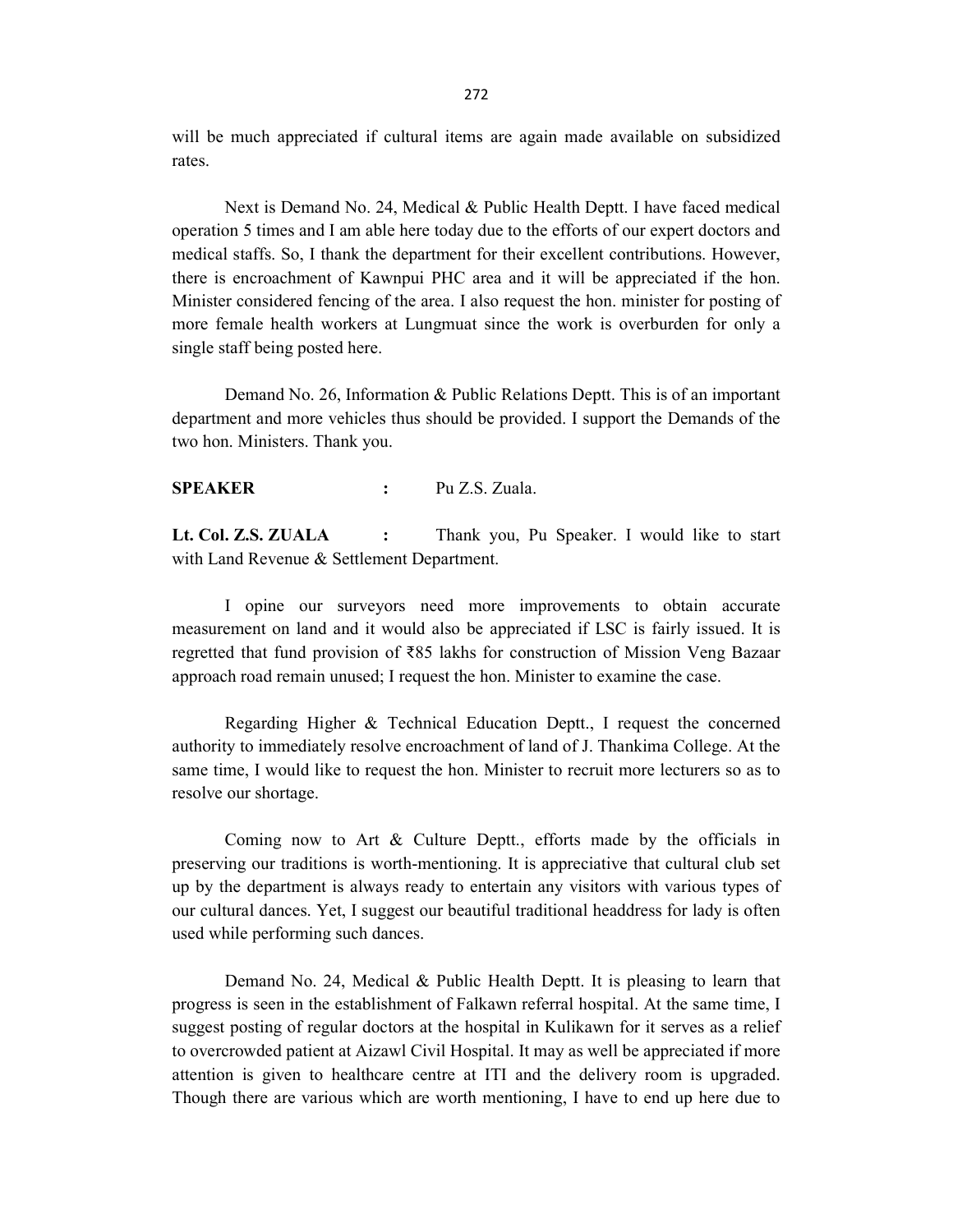limit of time. Thank you.

SPEAKER : Pu Vanlalzawma.

PU VANLALZAWMA : Thank you, Pu Speaker. Though I am not intended to discuss anything in this anniversary of the incident at Zokhawthiang, I, on behalf of Pu Lalthanliana have to convey my thanks to all the members who are concern of their fates on that day.

 I also express my support to the point mentioned by a member from Champhai North constituency for there is nothing much which is worth mentioning in the performance of our leaders.

Regarding Land Revenue & Settlement Deptt., we had once discussed in the previous budget session regarding land of Referral Hospital being divided and that the hon. Minister had assured to examine the case. However, we have not heard any of the report till today and I expect some sorts of clarification to that effect.

Regarding Parliamentary Affairs Deptt., both Subject and Financial Committee lies within the purview of Assembly Secretariat where as Consultative Committee is of Parliamentary Affairs Minister. However, such committees have never been held for the past three years up till now. I was thinking if it is better to terminate such committees which are not functioning as it should be. It would have been exciting to discuss with the Minister matters relating to such committees.

 Pu Speaker, Higher & Technical Education Deptt. is of an important department but no progress is seen; I feel that we are neglecting the technical wing. Likewise, I opine the department of Art & Culture does not receive much attention and it would be appreciated if more fund is allotted. I also believe that we fail to make the best use of Information & Communication Technology Deptt. and we all seems to know its importance though. I opine we need to improve its functioning by providing vehicles for moving around in their fields of duty.

Regarding Medical & Health Deptt., it seems having a Medical School is a far-fetch for us so we have to expedite the project. We all need to work together in the process and we could also consult St. John Medical College for this Medical College. Many of our problems could be solved if we always approach our doctors and we need to take care of ourselves.

SPEAKER : It would be great if a Consultative Committee is called and I request the Parliamentary Affairs Minister to keep this in mind.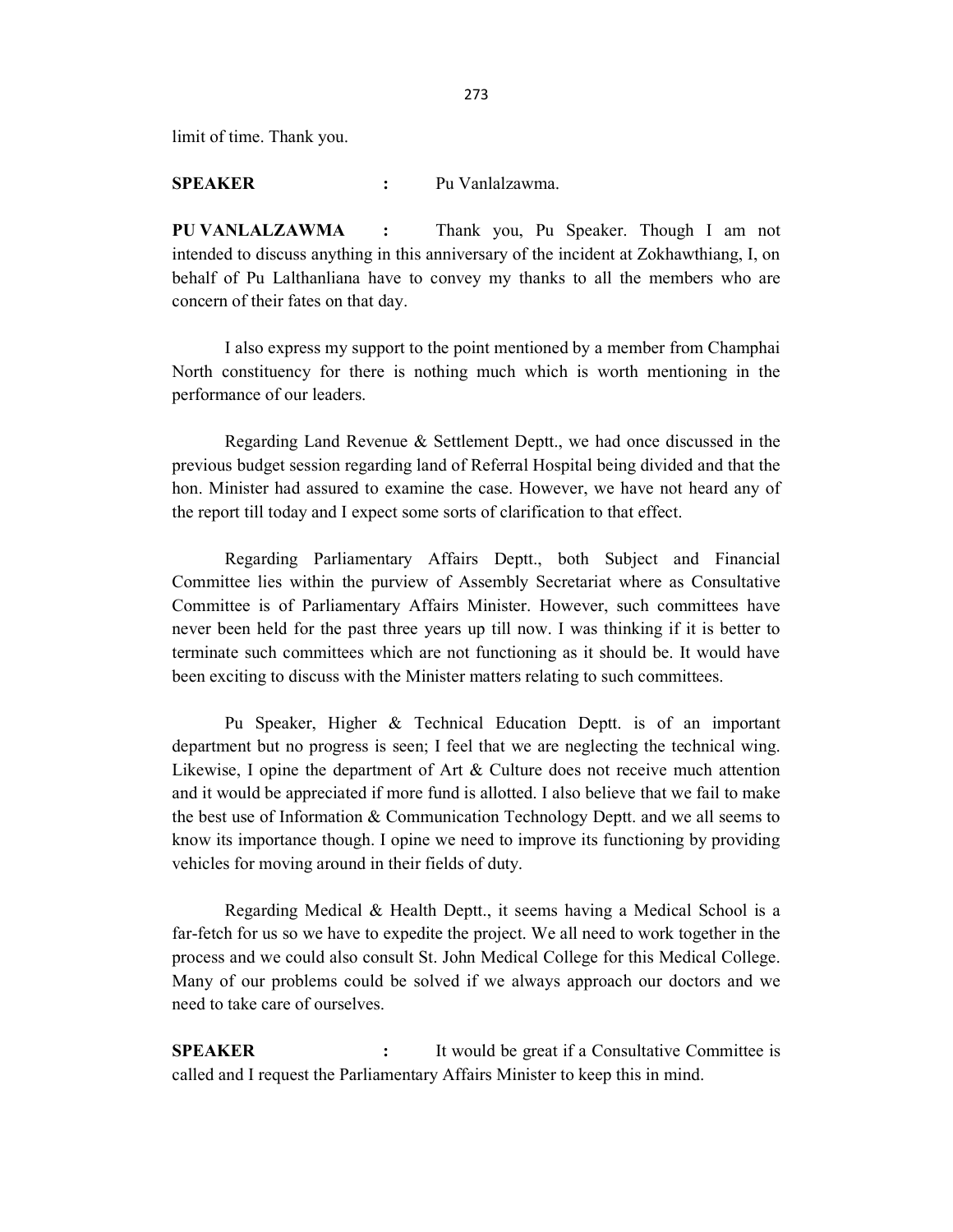It is now almost 4:00 pm; I request Pu Romawia to wind up the discussion on his concerned department and also to move the House for passing.

PU R. ROMAWIA, MINISTER: Pu Speaker, it is impressive that 16 members reacted to my Demands. Luangmual land dispute continues since 1971 and to declare it as a restricted area also is quite a debatable.

During the PC Ministry, many lands were allotted without proper land acquisition rules being brought which further causes major problem till today. The Govt. constructed office buildings at Uikawng area but there was a problem due to the existence of various land pass holders within the area. We still thus facing the consequences and we would search for vacant lands when the Govt. needed. GAD also requested the Revenue Deptt. to settle the land dispute which also is quite difficult to achieve for the department. Mapping is done but there are private buildings next to the Govt. buildings and the owners still hold their LSC which is quite a burden.

 NEDP funded ₹2 lakhs to settle the disputed lands and the surveyors, though quite intimidating will perform their best to settle private and Govt. lands. It is a fact that some lands have been restricted while some lands are being allotted but such LSC were issued not as per the assessment of the Revenue officers or surveyors. However, I would like to mention that this does not happen anymore in this Ministry and I believe the Govt. will have to examine any case carefully. GAD does not hold any land lease which happened to be the main reason of the problem. If there is, we may rule out the case and measures could be taken for that. Anyway, these issues need a careful study and we are working on it.

Our fellow Member, Pu Chalrosanga is quite concern of the Record of Rights for this is a part of land settlement. There are various stages for settlement of land dispute but the Record of Rights mainly concerns the case of splitting an apartment or building.

 Reacting to the point mentioned by Lt. Col. Z.S. Zuala, section 36, sub-section 3 of our rules states, 'When a plot of land is allotted to a person in order to obtain land settlement certificate for the plot, a house shall be constructed within a period of 10 years'; the department have to abide by this rule since the House had passed it in 2013. However, this rule may needs to be reexamined so that we may be able to present to the House by the next session.

Our surveyors and the department are working on it with due care with advanced technology for measuring area of lands. We are utilizing GPS and we hope this will resolve our land disputes; the process is now in progress. However, we have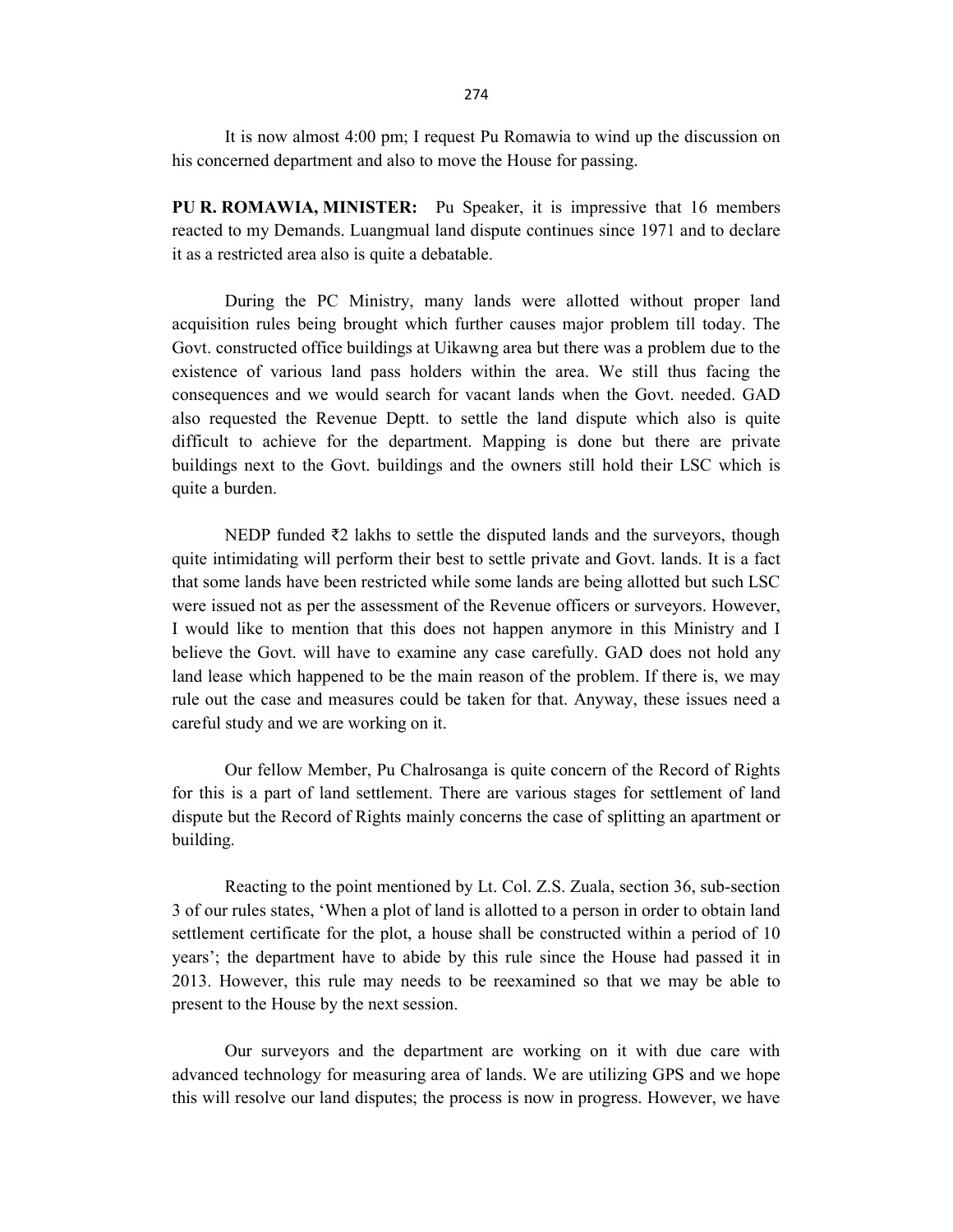275

shortage of staff and the works cannot be expedited as expected.

Regarding stamp duty, we remains in the same situation and we do not take the stamp duty. Evaluation Committee is considering as introducing stamp duty once again. Registration has various rules to be applied but there are some which need exemption and I do not have in deep understanding of the process.

Regarding the dispute land of Falkawn as stated by Pu Vanlalzawma, the area is found outside of the property of Health & Family Welfare Department when survey was redone. We have therefore closed the case since LSC can be issued outside of other property.

 As I have talked about riverine reserve, there are 19 areas of which land settlement cannot be issued without forest clearance. However, the Govt. is taking initiative as the department also is waiting for the conclusion. (.*.interruption...*)

PU K. SANGTHUAMA : Since when.....? (....audio failure....)

PU R. ROMAWIA, MINISTER: Since the time of the District Council and it is difficult to carry out the work as the record is kept by the Central Govt.

 Forests are quite important especially for the future generation; it provides means of livelihood and also plays an important role in global warming.

Regarding Siaha College on Science and Commerce stream, we are having financial problem yet we takes measure step by step. We are planning to achieve quality education with the help of our many experts. However, we could not maintain UGC norms and we are often in deep concern when NAAC is about to have accreditations. While such is the case, the majority of our colleges are doing well as none have failed as yet. We are taking measures to evade drop-outs and we also need to play the role of a torch bearer who produces graduate standards.

 It is also impressive that more and more private colleges are being set up. In the meantime, we are aware of the needs of Librarian many colleges; we hope that the Govt. will soon provide us. At the same time, hostel is important for educational purposes and we plan to build more and more of it; yet, a vacant space for such hostel is hardly available. We therefore plan to construct a hostel with 7 or 8 storeys. Anyway, measure will be taken as necessary for a convenient place somewhere in Aizawl.

 Despite the performance of Art & Culture Department which is praised most of the members, it is regretted that there is hardly any fund provision being made for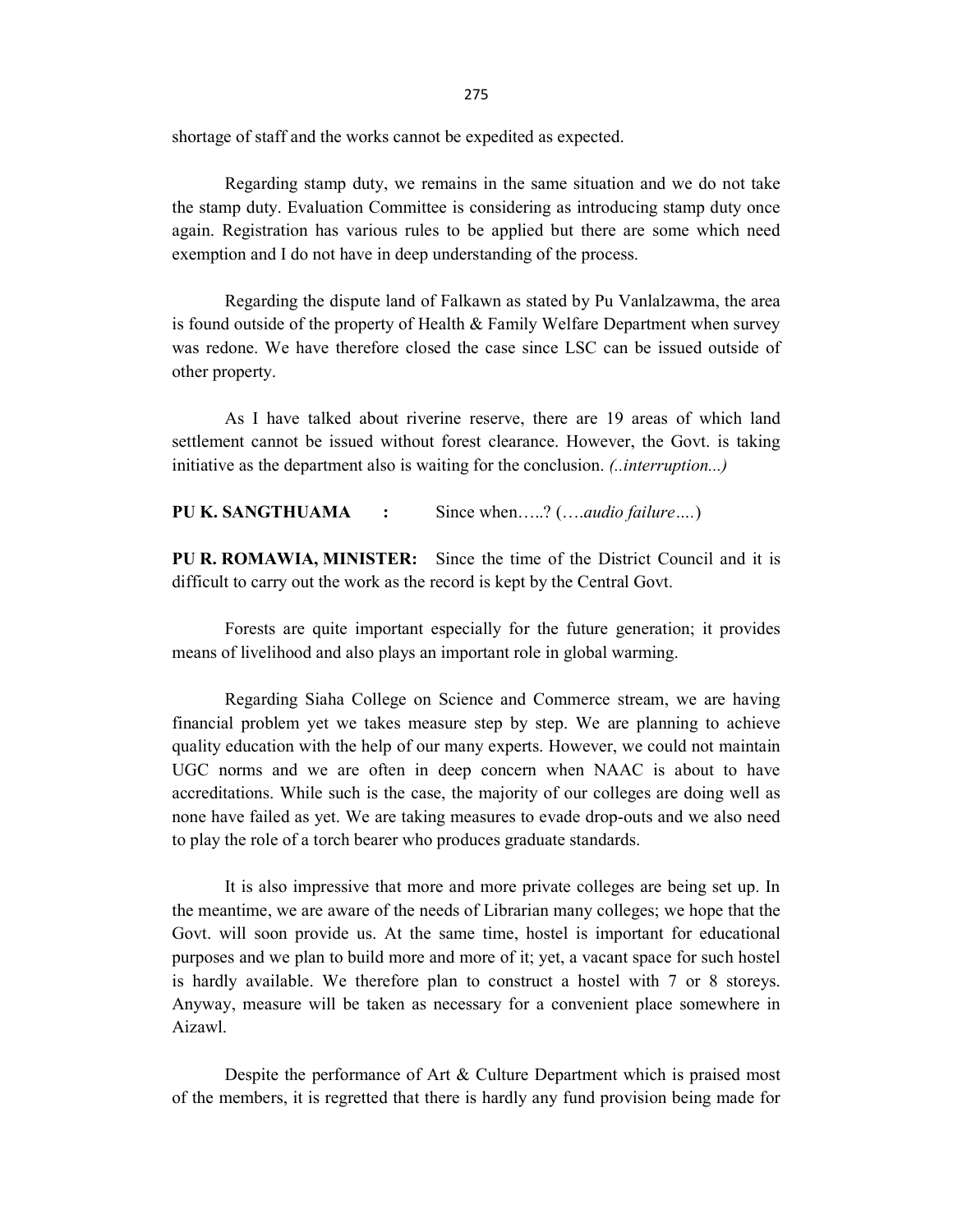improvement. Hence, we should strengthen the department with more funds allocation.

 It may be noted that most of the public library in rural areas are constructed with fund provision from Rajaram Mohan Roy Library Foundation. It may as well be noted that we have a problem on selling our mizo dresses on subsidized rate despite the increasing demands. I am saying this not because budget of the department is seen, but with deep concern of the need to preserve our culture and traditions. In the meantime, I would also like to make an appeal to all NGO,s such as YMA, MHIP and MUP to continue with preserving our culture.

 Regularizing the service of PAD driver as mentioned by the hon. Dy. Chief Whip should also be kept in mind. It may as well be pleased if all the Ministers and Commissioner Secretaries are well aware of their respective Consultative Committee set up by PAD with the approval of the Speaker for each department need brainpower of the Members.

 Pu Speaker, I now move the House to pass the following Demands of my concerned departments, such as Demand No. 6, 12, 21 and 23 totally  $\bar{\xi}$ 2,32,16,53,000. Thank you.

SPEAKER : Pu R. Romawia, hon. Minister has moved the House to pass the Demands of his concerned departments. Members in favor may say, 'Yes' (Members: Yes) The House has unanimously passed the demands.

PU R. ROMAWIA, MINISTER: Thank you, Pu Speaker.

SPEAKER : I request the hon. Minister, Pu Lal Thanzara to wind up the discussion of his Demands and also to beg the House for pass.

PU LAL THANZARA, MINISTER: Thank you, Pu Speaker. Regarding Medical & Public Health Department, construction of sub-Centre Clinic at Chhanchhuahna Khawpui has now been completed and the same at Thingsat and Khawpuar are in progress. There is a proposal to construct the same at Lungsum, Damdiai, Zokhawthiang, Upper Sakawrdai and Khawdungsei depending on our financial situation.

Regarding the point mentioned by Dr. K. Beichhua, I apologize for the wrong answer being provided as such beds were taken from Central Medical Store and not from Aizawl Civil Hospital. 98% of our members appreciate the performance of Health department and I give the credits to the officials and staffs of Health department for their persistent efforts.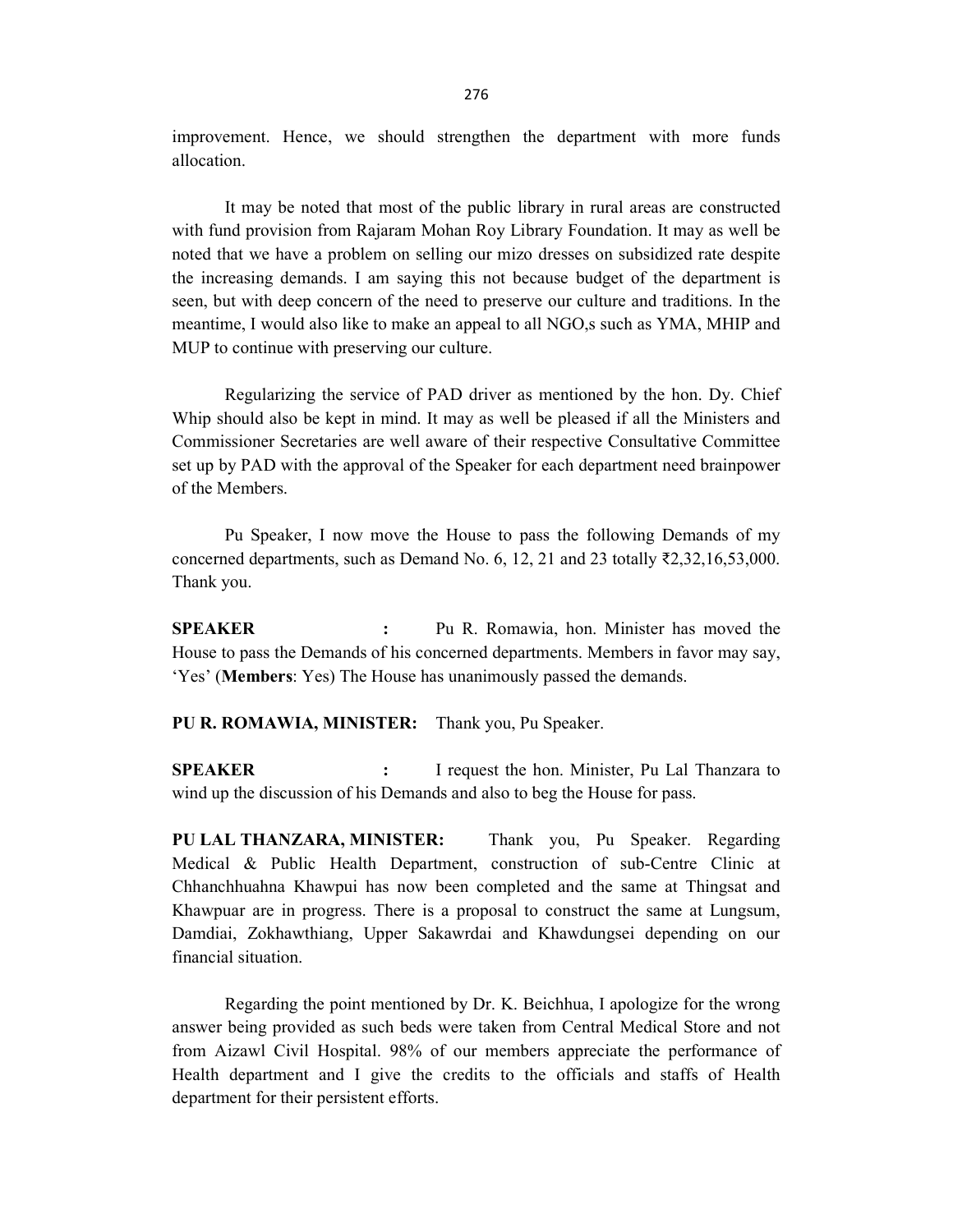Regarding x-ray film as stated by Pu K. Sangthuama, it is bought from RKS funding and we try to improve the supply system so that the less fortunate will not have problem anymore.

 We are taking extreme measures on dialysis and our priority is to have expert doctors of mizo background; one doctor is now undergoing his 6 months training on dialysis at GMC, Guwahati. So far, we have 4 Nos. machines of dialysis and another 6 Nos. being purchased for Aizawl Civil Hospital. I thank Pu Zoram Sangliana for his contributions to kidney patients and for his concern on this matter. RSBY and Healthcare scheme do not cover the patient of snake-bites but there seems to be a misunderstanding at Sairang hospital which will soon be verified.

Regarding the point mentioned by Pu Chalrosanga, our House Leader has given his approval for recruitment of 26 Nos. Medical officers and MPSC will be approached to conduct the said as early as possible.

Pu Speaker, we will examine the tender document under RSBY which is claimed by Pu Lalrinawma as the quality completely different from the agreement. There are some opinions that delinking RSBY and Healthcare as untimely whereas there is a proposal to extend particularly RSBY and some excluded essential items may be reexamined. Besides, instruction is received from the central for amalgamating RSBY and Healthcare as the National Health Protection Scheme.

 Measure has also been taken on Private Hospitals to implement the scheme for the benefit of the public. Though it is time to revise the rate of Healthcare scheme, it cannot be increased as desired since the fund we obtained is from ADB loan interest which remains unchanged. It may be increased only if corpus fund of the state fund is increased.

For information of the Members, I would like to state that enrollment registration is now in progress and we may give information to the people of our respective constituency the necessity to enroll themselves under this scheme otherwise the scheme is out of reach to those unregistered.

Regarding the question of Pu Vanlalvena, we received  $\bar{z}$ 6 crore from the Central for Drug Testing Laboratory and construction will be started as soon as the location is made available. Posting of Medical Officer at Khawbung, Sesih and Bungzung as demanded by Pu T. Sangkunga, it is regretted to inform him of our shortage on doctors yet, proposal may be made when we have more doctors. Initiative has also been made for recruitment of more nurses and the same for health workers will soon be done. Likewise, the Govt. is currently working on clinical establishment.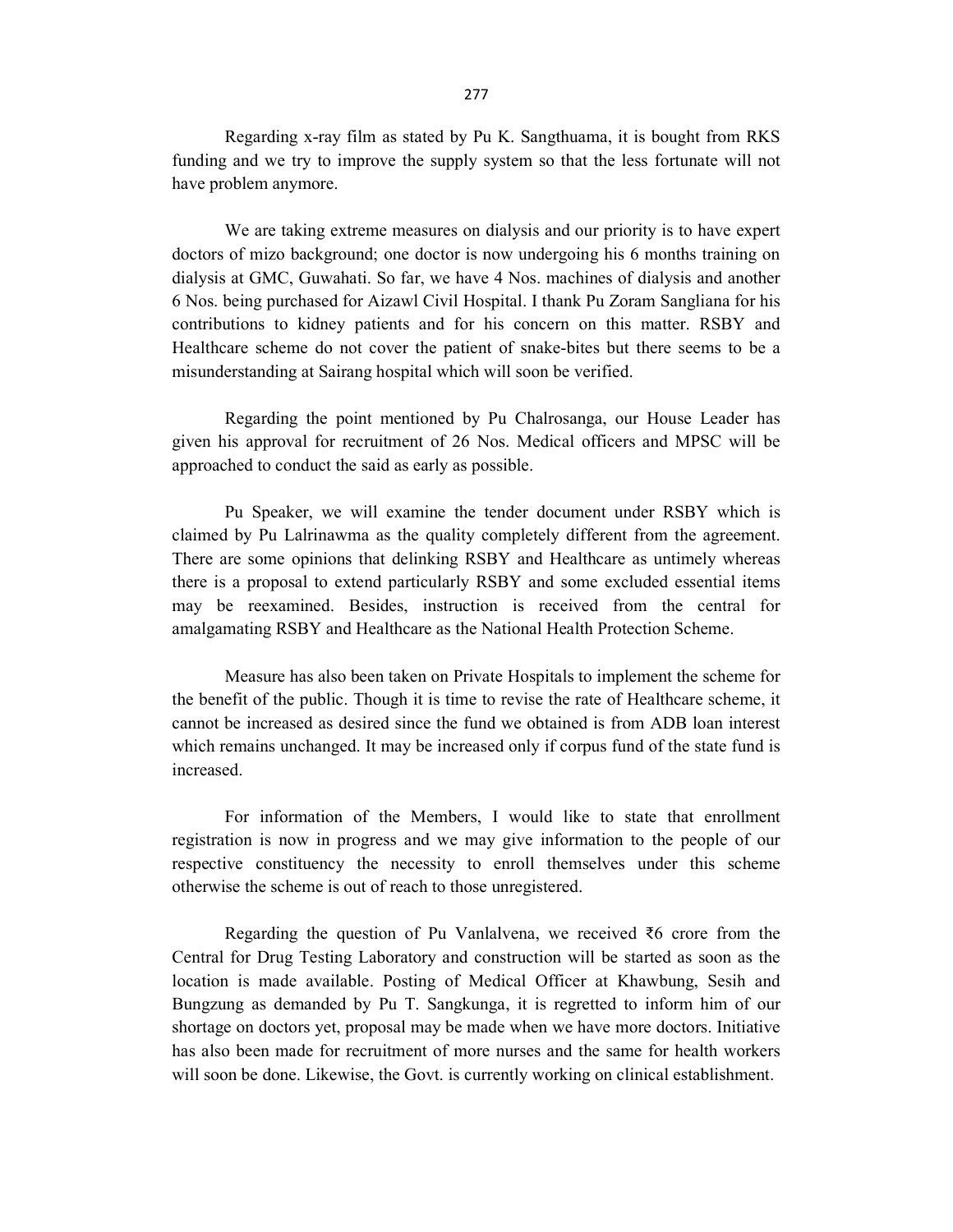Improvement of infrastructure developments as stated by Dr. Ngurdingliana, considering building projects taken up under Health Department such as construction of hospital and sub-Centre building in various district headquarters, I believe there is hardly any department that is work harder as Health Department.

Regarding partition of ICU, it is not done so that the nurses on duty may easily watch each and every patient from her place. It is true to a certain extent that keeping number of patients in a room is unsafe and that is why a separate ICU for such patients is under construction at Falkawn Referral Hospital.

Pu John Siamkunga is quite concern with MSACS advertisement and any one has the Right to express his opinion. Such advertisement is placed due to the fact that HIV/AIDS is generally contacted through sexual intercourse and we have to give awareness to the people through those kinds of advertisement.

Construction of Hnahthial Hospital phase-II is on halt since we have not yet received fund for the continuation. Doctor Services Rules and seniority list as mentioned by Dr. K. Beichhua, we are currently working on it. Champhai and Siaha both have Gynecologist and Medicine Doctors and we are planning to give short course training to such doctors. The Govt. is also examining the case of CMOs who have completed 20 years of services. As of the demand for SMO's, initiative is being taken in this regard along with recruitment of more nurses particularly for Aizawl Civil Hospital.

Regarding the demand of Pu Lalrobiaka for posting of Hleath worker at Saithah, we will reconsider the case. I am regretted to mention that W. Phaileng PHC cannot be equipped with x-ray and the technician and the x-ray room does not qualified the norms. Yet, the room will soon be extended as there is a proposal to deploy more technicians. Currently, construction of 10 Nos. semi-cabins and ward for elderly are is in progress at Aizawl Civil Hospital.

We have posted Dr. Lalhmingmawia, a surgeon at Champhai district hospital who is now in training at Chennai for 6 months. Champhai district hospital has an Eye Surgeon, Gynecologist, Medicine Specialist, Anaesthethic and Pathologist; more doctors are there in this hospital than of hospital at Mamit District.

 Regarding CT scan at civil hospital as pointed out by Pu Lalruatkima, 40 batteries out of 80 of this CT scan are damaged and we asked for a technician who will soon be there to fix it.

Regarding the salary of contract employees under NHM, it is not responsibility of the State Govt. but of the central. Cigarettes and other tobacco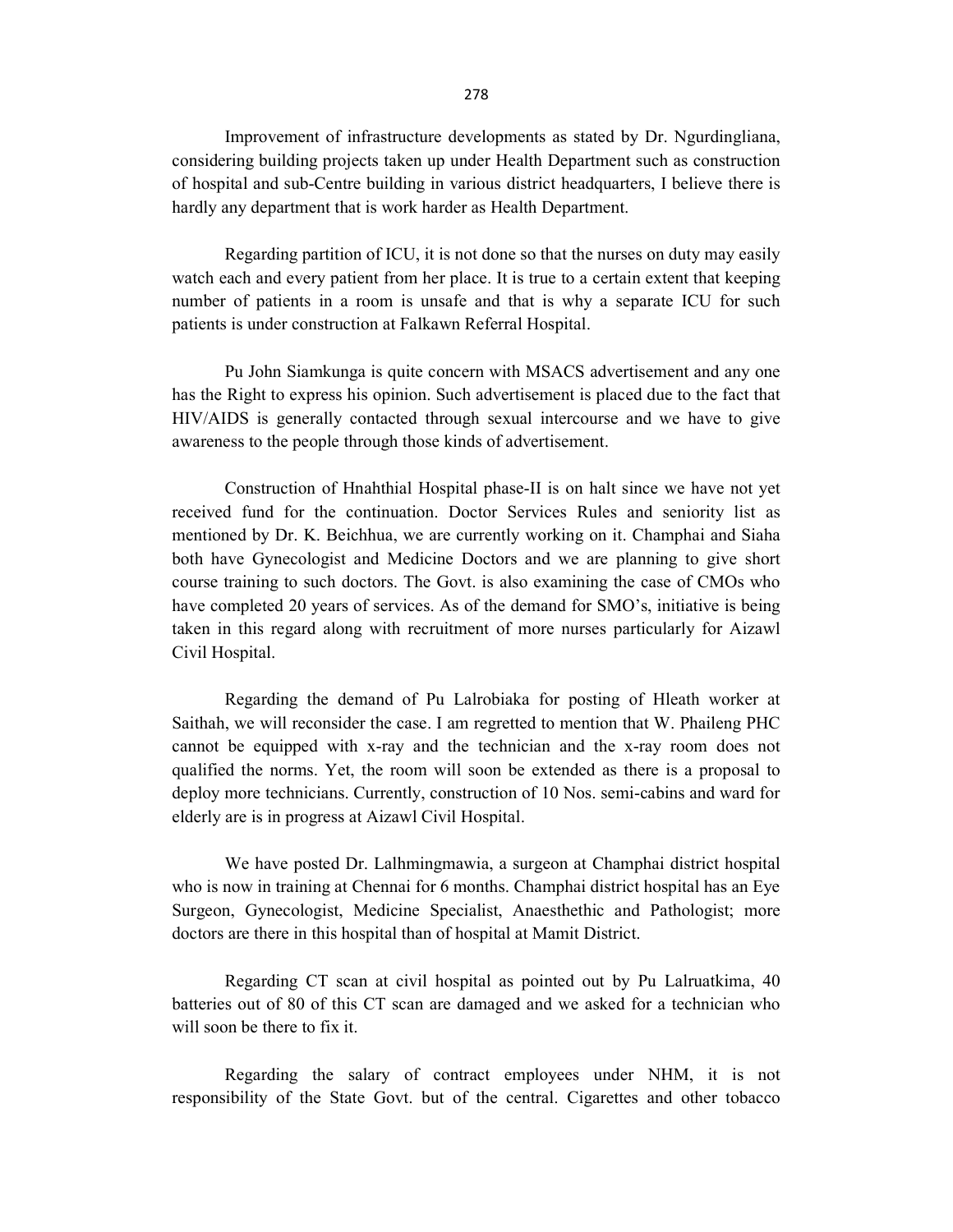products are controlled under COPTA and are not banned. Yet, it may be noted that restriction of such products is not the purview of the department.

Regarding suggestion of Pu Zoram Sangliana for internship at Aizawl Civil hospital, it cannot be continued due to limited fund where as stipends are given only by a Medical College Hospital and measure is taken for filling up the post of dialysis technician.

Lt. Col. Z.S. Zuala mentioned about any doctor at Kulikawn Hospital being transferred immediately; it is because the Govt. arranged the post as per necessity of the state. Plan for upgrading this hospital to Mental Hospital of 100 bedded is being initiated and PHC Model Veng being declared as urban healthcare centre.

Regarding MIMER as pointed out by Pu Vanlalzawma, we could not afford a Medical College but yet, we are taking measures to have it as early as possible. I am happy to inform the House that there seems to be no more land disputes on Referral Hospital compound.

I&PR is a small department but acts as a source of information to the Govt. However, we are limited on manpower and vehicle for conveyance and I ask the members for their understanding.

ICT department is a small department with few employees. However, the department works hard enough and is now currently working on online bill payments.

Regarding Adhaar Cards, this is done through DC and there is no enrollment charge but the form costs  $\bar{\xi}$ 10 at some places. It is used for identifying a person's data… (Er. LALRINAWMA:I am taking about the charges that differs from place to place and I heard the decision of the Supreme Court that Aadhar card is not a mandatory for applying central schemes). Aadhar card is managed by GAD while ICT is regarded as the nodal department. My officers are also present today and we will look into it.

 Pu Speaker, I believe I still have more points to react and the Members are welcome to ask the questions anytime in my office.

 Hence, Pu Speaker, I make an appeal to the House to pass the Demands such as, No. 24 - Medical & Public Health Department, Demand No. 26 - Information & Public Relations Department and Demand No. 48 - Information & Communication Tech. Department totally ₹4,94,90,42,000.

SPEAKER : The hon. Minister, Pu Lal Thanzara has begged